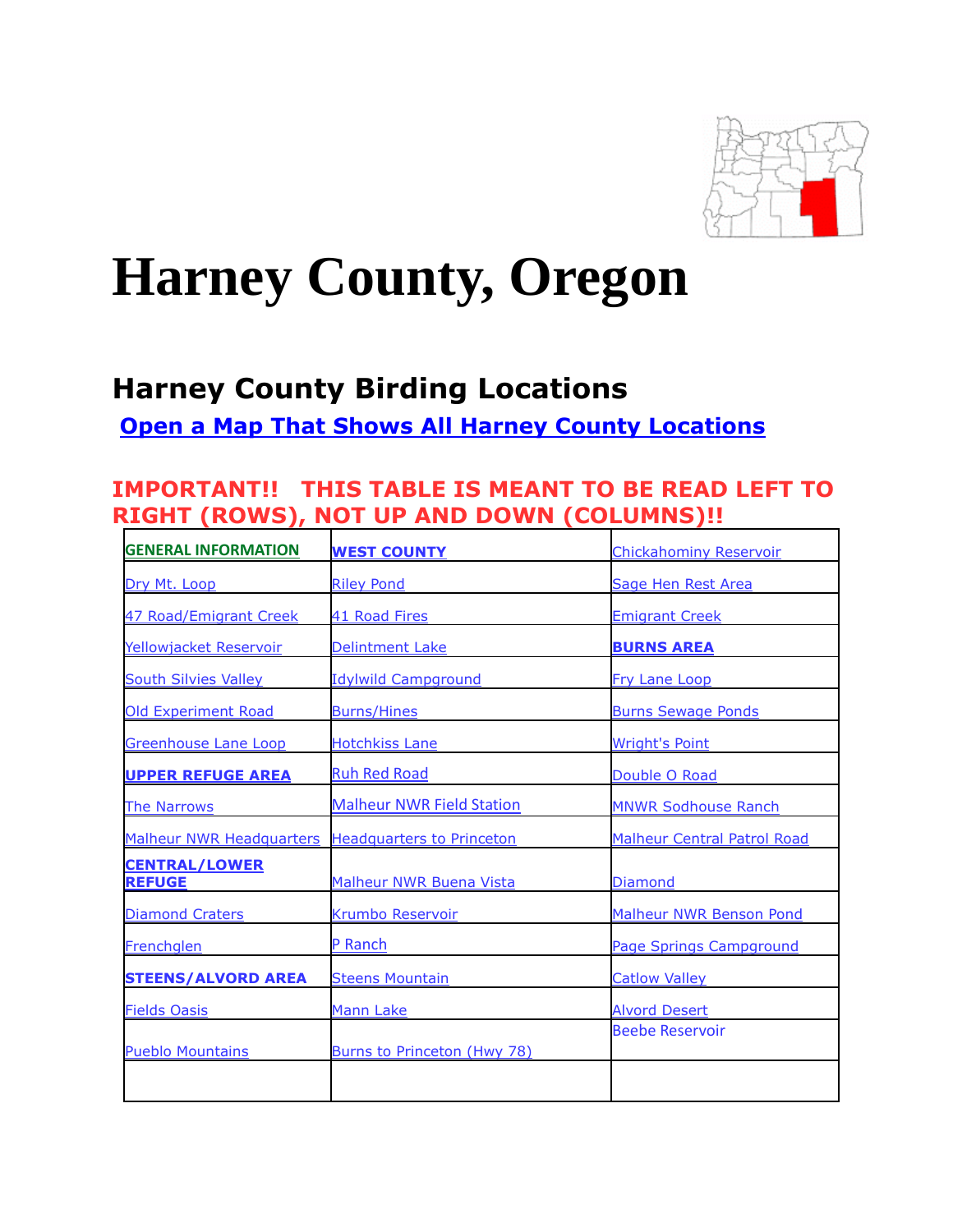| <b>SEASONAL HOTSPOTS</b><br>If you have only a short time in our county, try these locations first! |                                           |                                    |                                 |  |
|-----------------------------------------------------------------------------------------------------|-------------------------------------------|------------------------------------|---------------------------------|--|
|                                                                                                     |                                           |                                    |                                 |  |
| <b>SUMMER</b>                                                                                       | Page Springs Campground                   | <b>Idylwild Campground</b>         | <b>Steens Mountain</b>          |  |
| <b>FALL</b>                                                                                         | <b>Malheur NWR</b><br><b>Headquarters</b> | <b>Malheur Central Patrol Road</b> | Greenhouse/Hotchkiss            |  |
| <b>WINTER</b>                                                                                       | <b>Burns/Hines</b>                        | <b>Burns Sewage Ponds</b>          | <b>Malheur NWR Headquarters</b> |  |

**Authors/Editors**: Larry Hammond, Mike Denny, Chuck Gates, Linda Fink **County Seat**: Burns

**County Size**: 10,226 Square Miles

**High Elevation** : Steens Mnts (9733 ft)

**Rarities** : Smew, Least Bittern, Tricolored Heron, Glossy Ibis, Common Moorhen, Ancient Murrelet, Northern Hawk Owl, Whip-poor-will, Rubythroated Hummingbird, Red-headed Woodpecker, Eastern Wood-Pewee, Scissor-tailed Flycatcher, White-eyed Vireo, Yellow-throated Vireo, Bell's Vireo, Philadelphia Vireo, Gray-cheeked Thrush, Wood Thrush, Brown Thrasher, Phainopepla, Blue-winged Warbler, Golden-winged Warbler, Tennessee Warbler, Virginia Warbler, Cape May Warbler, Black-throated Blue Warbler, Prairie Warbler, Prothonotary Warbler, Worm-eating Warbler, Kentucky Warbler, Mourning Warbler, Canada Warbler, Painted Redstart, Scarlet Tanager, Le Conte's Sparrow, Painted Bunting, McCown's Longspur, Dickcissel, Streak-backed Oriole, Brambling,

**Top County Lister** : Jeff Gilligan (308)

Year List Record : Tim Blount 2014 (261)

**County Contact Person**: Email [Larry Hammond](mailto:lshammond@centurytel.net) **return to the top**

Harney County!! Cold winters, dry summers, buckaroos, loggers, wild horses, cattle, mule deer, antelope, elk, varmints, and reptiles of all kinds. VAST ACREAGE settled by, and home to, the independent and hardy. People who love the land and try their best to be good stewards for future generations of man and beast.

Harney County!! Providing nesting grounds and a major refueling stop for birds of the pacific flyway. WHERE BIRDS MIGHT OUTNUMBER ALL ELSE. Where wetlands, desert, forest and shrub can all be visited within an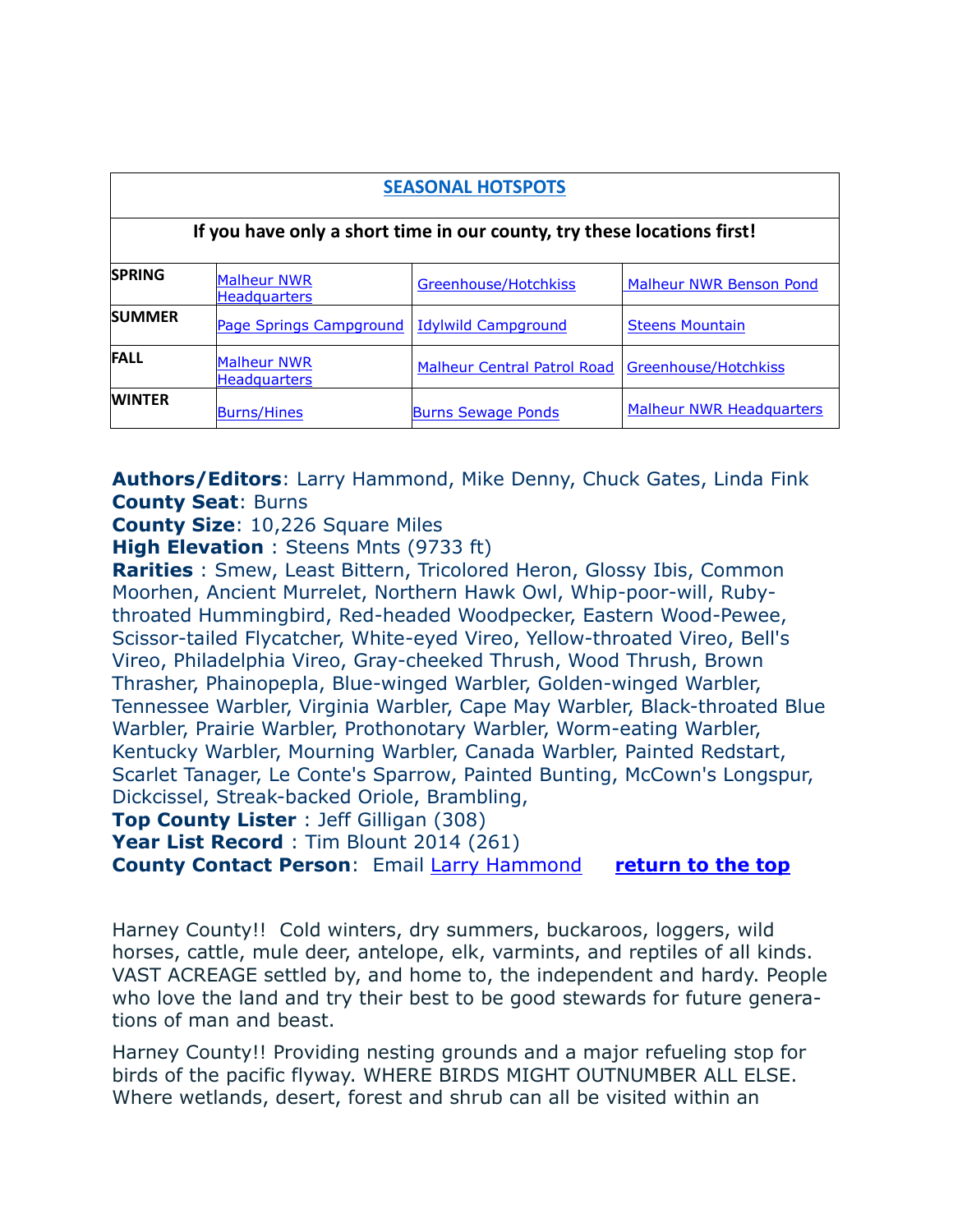hour. Brown Creeper to Snow Goose. Sage Thrasher to Common Loon. Golden Eagle to Killdeer. Ancient Murrelet to Lesser Goldfinch. Smew to Horned lark. Sandhill Crane to Black-backed Woodpecker and on and on.

Harney County!! Please come and experience the culture, the habitat and most of all... THE BIRDS.

**return to the top**

# **WEST COUNTY**

#### **Chickahominy Reservoir** return to the top

DeLorme (copyright 2001) Pg 77 B-6 DeLorme (copyright 2008) Pg 81 C-8 **geographic coordinates** 43°32'45.7"N 119°36'47.2"W [\(43.546016, -119.613126\)](https://www.google.com/maps/place/43°32)

[View A Google Map](http://maps.google.com/maps/ms?hl=en&ie=UTF8&msa=0&msid=108036481085398338899.00046eea922986e8eeaa0&ll=43.54158,-119.503784&spn=0.654014,1.399384&z=10)

[eBird Hotspot Checklist For Chickahominy Reservoir](http://ebird.org/ebird/hotspot/L598381?yr=all&m=&rank=hc)

**Location, Habitat, and Birds:** Located north of Hwy 20 approximately 30 miles west of Hines, Chickahominy Reservoir materializes out of the desert and you have to pay attention or you can miss it. It's not always easy to see the water from the road so one should keep an eye out for the ubiquitous motor homes that stand out against the skyline. Access the area at the sign for Chickahominy. Stop at the Dam and look for sparrows, Canyon and Rock Wrens. Continue on and work your way around the north side of the lake. There are numerous pullouts that give you good views of the shoreline and the waterfowl in the lake. In the lake itself, large numbers of American Coots, grebes, ducks, and even loons can be found in season. In the fall, the water levels drop and this becomes a hotspot for shorebirds. Snowy Plover, Spotted Sandpiper, and phalaropes can be found. Western, Least, Pectoral, Bairds, and Spotted Sandpipers can be present and the occasional Sanderling, Solitary Sandpiper, or Stilt Sandpiper are all possible. Both yellowlegs and dowitchers (mostly Long-billed) can be numerous.

#### **Dry Mountain Loop** return to the top

DeLorme (copyright 2001) Pg 77 B-6 DeLorme (copyright 2008) Pg 81 C-8 **geographic coordinates** 43°34'26.4"N 119°33'28.4"W [\(43.573996, -119.557902\)](https://www.google.com/maps/place/43°34)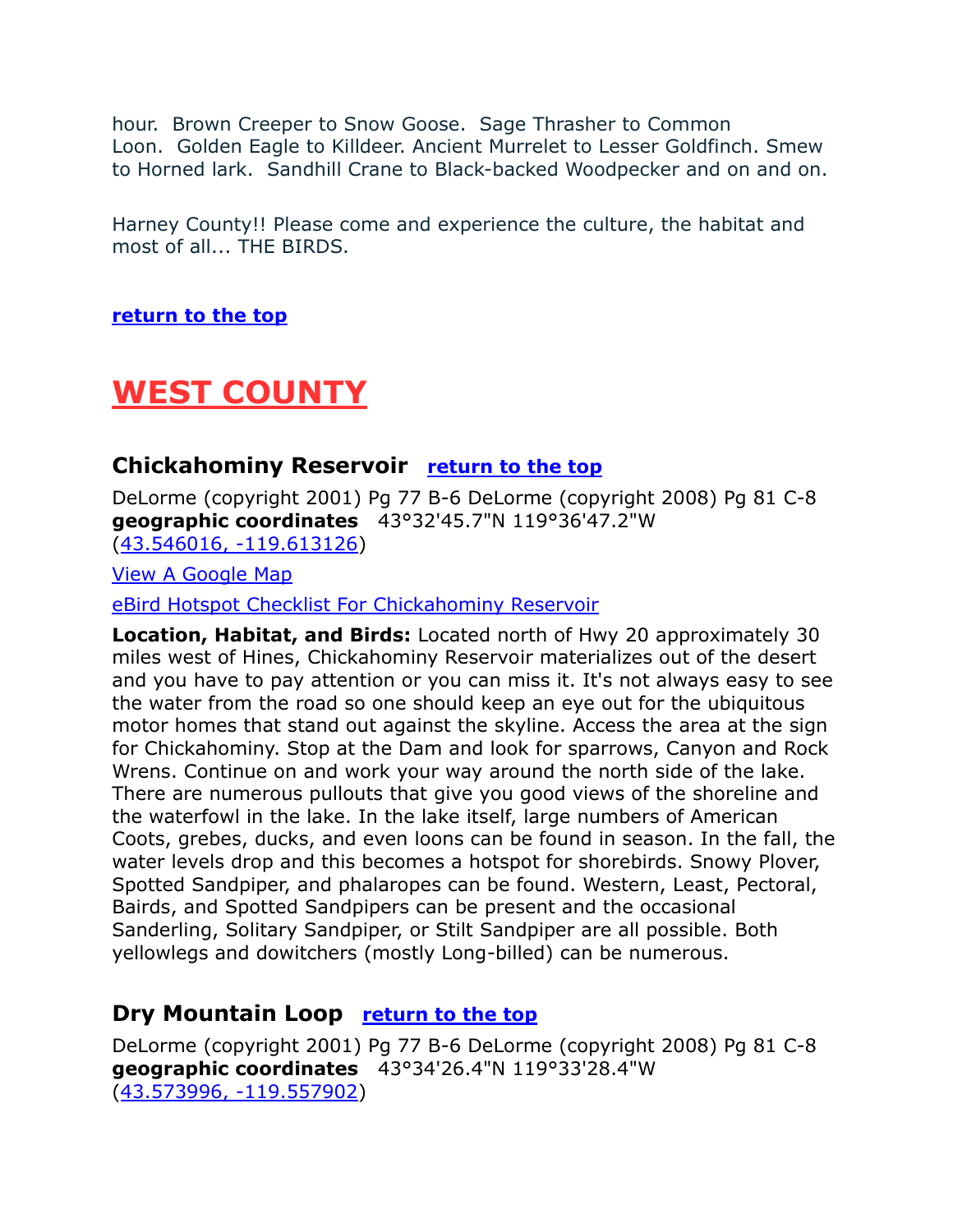#### [View A Google Map](http://maps.google.com/maps/ms?hl=en&ie=UTF8&msa=0&msid=108036481085398338899.00046eea922986e8eeaa0&ll=43.54158,-119.503784&spn=0.654014,1.399384&z=10)

**Location, Habitat, and Birds:** Silver Creek, Egypt Creek and Miller Canyon- From Riley take HWY 20 west two miles then turn right or north onto Harney Co. Rd 138 / Silver Creek Road. Go north on Silver Creek Road after crossing Silver Creek about 0.5 miles take the next left and stay on Silver Creek Road. Travel 4.1 miles and turn left on Best Road [\(43.590175, -](https://www.google.com/maps/place/43°35) [119.607676\)](https://www.google.com/maps/place/43°35). This area can be very productive in the spring when the willows have leaves and the fields are flooded. Return to Silver Creek Road and head north. Follow this road until the pavement ends and you have crossed into the Ochoco NF lands at which point Silver Creek Road becomes FSRD 4130. Stay on FSRD 4130 until you come to FSRD 4135. Turn south onto this road and proceed until you come to a Y in the road. Stay to the left and proceed south. If you opt to go right at this Y you will need a high clearance 4x4 and you can take a rough road up a steep mountain to a spectacular view of the Harney Basin at the Dry Mountain Fire Lookout (6383'). This is a very under birded area and little is known of it. The author has been to this location twice and has yet to meet other birders who have been there. It has all the birds expected in the southern Blue Mountains. In May watch for ticks. It is great birding! As you proceed south on FSRD 4135 you will once again come to a split in the road, keep to the right and you will be in Miller Canyon which will take you back on Harney Co. Rd 139 to Hwy 20. Birding this loop requires that you stop frequently and listen while you search for birds. Watch for warblers and wetland birds along Silver Creek and Good Luck.

#### **Riley Pond return to the top**

DeLorme (copyright 2001) Pg 77 B-6 DeLorme (copyright 2008) Pg 81 C-8 **geographic coordinates** 43°32'29.9"N 119°32'22.4"W [\(43.541644, -119.539553\)](https://www.google.com/maps/place/43°32)

[View A Google Map](http://maps.google.com/maps/ms?hl=en&ie=UTF8&msa=0&msid=108036481085398338899.00046eea922986e8eeaa0&ll=43.54158,-119.503784&spn=0.654014,1.399384&z=10)

[eBird Hotspot Checklist For Riley Pond](http://ebird.org/ebird/hotspot/L742934?yr=all&m=&rank=hc)

**Location, Habitat, and Birds:** Riley Pond is 1.8 miles west of Riley, OR. It has become a famous birding location because of the rarities that have occurred there. This small pond along Hwy 20 has produced far more than its share of rare passerines over the year. Many people make the pilgrimage to Malheur several times per year and a stop at Riley Pond is considered mandatory. There is a small pond at the Riley store and it's worth checking out as well. There have been good birds spotted at this little pond too.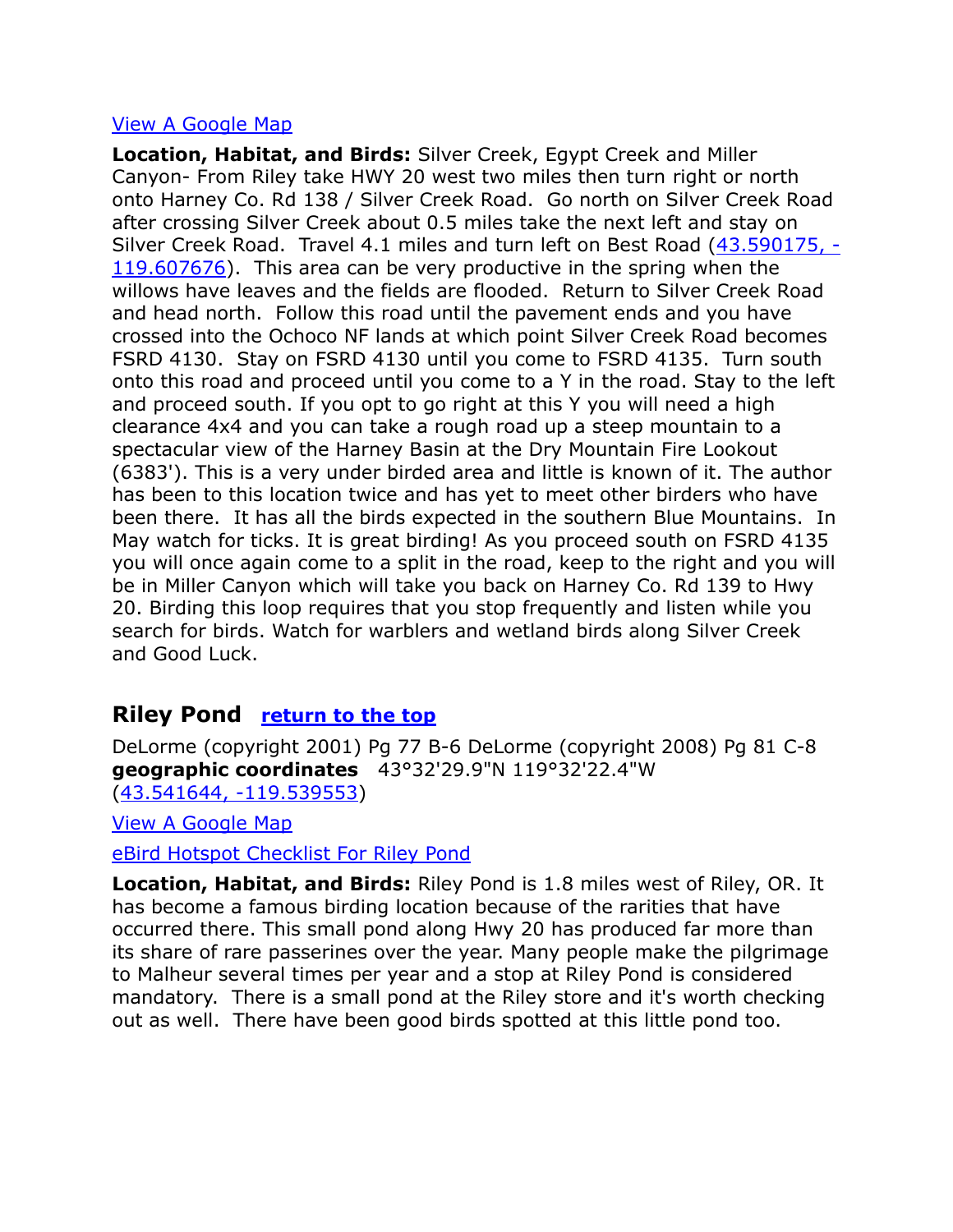### **Sage Hen Rest Area return to the top**

DeLorme (copyright 2001) Pg 77 B-7 DeLorme (copyright 2008) Pg 81 C-9 **geographic coordinates** 43°31'56.8"N 119°19'11.2"W [\(43.532432, -119.319763\)](https://www.google.com/maps/place/43°31)

#### [View A Google Map](http://maps.google.com/maps/ms?hl=en&ie=UTF8&msa=0&msid=108036481085398338899.00046eea922986e8eeaa0&ll=43.54158,-119.503784&spn=0.654014,1.399384&z=10)

**Location, Habitat, and Birds:** Located 9 miles east of Riley and 15 miles west of Burns, this public rest stop is a great place to get out and stretch your legs after the long drive from Central Oregon. A nature trail exits the area at its SW corner. There are 18 bird boxes in the immediate area, housing Mountain Bluebird, Mountain Chickadee, Tree Swallow, Northern Flicker and American Kestrel. Check the sage flats for Brewer's Sparrow and Sage Thrasher.

### **47 Road and Emigrant Creek return to the top**

DeLorme (copyright 2001) Pg 77 B-8 DeLorme (copyright 2008) Pg 81 C-10 **geographic coordinates** 43°32'47.6"N 119°05'07.0"W [\(43.546567, -119.085273\)](https://www.google.com/maps/place/43°32)

#### [View A Google Map](http://maps.google.com/maps/ms?hl=en&ie=UTF8&msa=0&msid=108036481085398338899.00046eeb6e4a938a602fd&ll=43.757209,-119.429626&spn=0.65167,1.399384&z=10)

**Location, Habitat, and Birds:** Travel south through Hines and go past the old Hines Mill. Look for the paved road that leads westward and up into the hills. This is forest road 47. It's also called the Hines Logging Road. Take this road and stop frequently as it travels through different habitats. Many of the common juniper species like Gray Flycatcher and Ash-throated Flycatchers can be found in the first few miles of road 47. After 7 miles, the road drops into a basin called Willow Flat. Look for Northern Flicker, Western Meadowlark, Vesper Sparrow, and Brewer's Sparrow here. There are often Pronghorns here for a non-avian treat. Continue on for 13 miles. There are several ponds along this route and they can often host surprising waterfowl. Wood Ducks and goldeneyes can be found along with Bufflehead, Lesser Scaup, and Common Merganser. After 20 miles of travel, stop at Emigrant Creek and bird (see below).

### **41 Road Pine Springs and Egley Burns return to the top**

DeLorme (copyright 2001) Pg 77 B-7 DeLorme (copyright 2008) Pg 81 B-9 **geographic coordinates** 43°38'33.5"N 119°15'50.0"W [\(43.64265, -119.26388\)](https://www.google.com/maps/place/43°38)

#### [View A Google Map](http://maps.google.com/maps/ms?hl=en&ie=UTF8&msa=0&msid=108036481085398338899.00046eeb6e4a938a602fd&ll=43.757209,-119.429626&spn=0.65167,1.399384&z=10)

**Location, Habitat, and Birds:** 12 miles from Hwy 20 on the 47 Road, turn left on Forest Road 41 (both 47 and 41 are paved). Continue on this road for as much time as you have. It will eventually lead you to Delintment Lake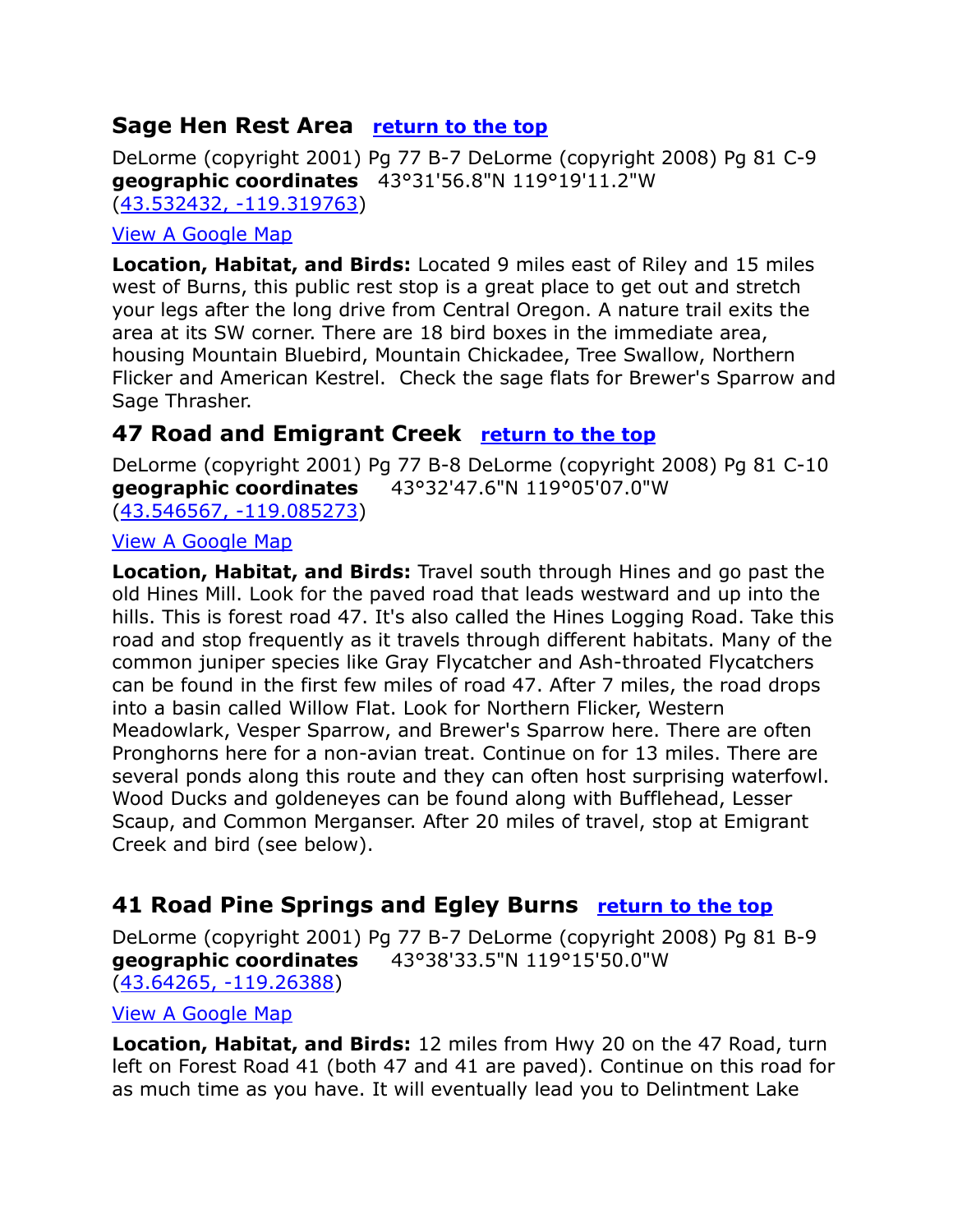and beyond. There are two good burns here. The first burn is called the Pine Springs Burn which happened in 1990. This burn was heavily salvaged so most of the burned trees are gone, replaced by *Ceanothus*. This is a great place to find nesting Northern Flickers and Green-tailed Towhee. Lewis's Woodpeckers are scattered throughout this area in summer. Continue on 41 until you get into a newer burn. This is the Egley Burn which happened in 2007. Black-backed, Hairy, Downy, and White-headed Woodpeckers utilize this burn. Williamson's and Red-naped Sapsuckers are pretty common here. You can check the bundles of mountain mahogany for signs of sapsucker activity. All the regular pine forest species can be found on this road.

#### **Emigrant Creek** return to the top

DeLorme (copyright 2001) Pg 77 A-7 DeLorme (copyright 2008) Pg 81 B-9 **geographic coordinates** 43°47'51.0"N 119°18'54.9"W [\(43.797503, -119.315245\)](https://www.google.com/maps/place/43°47)

#### [View A Google Map](http://maps.google.com/maps/ms?hl=en&ie=UTF8&msa=0&msid=108036481085398338899.00046eeb6e4a938a602fd&ll=43.757209,-119.429626&spn=0.65167,1.399384&z=10)

**Location, Habitat, and Birds:** This large patch of willows and sage is located 20 miles from Hwy 20 on Road 47. This thick patch of willows can harbor just about any migrant and can be very productive as the birds use Emigrant Creek to guide their way into the mountains. Spotted Towhee and Northern Flicker are abundant and Bushtit can be seen here.

#### **Yellowjacket Reservoir return to the top**

DeLorme (copyright 2001) Pg 77 B-7 DeLorme (copyright 2008) Pg 81 A-9 **geographic coordinates** 43°52'37.2"N 119°16'14.3"W [\(43.876990, -119.270639\)](https://www.google.com/maps/place/43°52)

[View A Google Map](http://maps.google.com/maps/ms?hl=en&ie=UTF8&msa=0&msid=108036481085398338899.00046eeb6e4a938a602fd&ll=43.757209,-119.429626&spn=0.65167,1.399384&z=10)

[eBird Hotspot Checklist For Yellowjacket Reservoir](http://ebird.org/ebird/hotspot/L2304951?yr=all&m=&rank=hc)

**Location, Habitat, and Birds:** To reach Yellowjacket Reservoir from Hines, take the 47 Road approximately 30 miles to the 37 Road. Turn right on 37 Road and go 2.3 miles to the 3745 Road. Turn right on 3745 and go 0.9 miles to USFS campground at Yellow Jacket Lake. Birds here include Osprey (nesting platform), Bald Eagle, Common Loon, and diving ducks.

#### **Delintment Lake return to the top**

DeLorme (copyright 2001) Pg 77 A-6 DeLorme (copyright 2008) Pg 81 A-8 **geographic coordinates** 43°53'24.1"N 119°37'32.9"W [\(43.890029, -119.625795\)](https://www.google.com/maps/place/43°53)

[View A Google Map](http://maps.google.com/maps/ms?hl=en&ie=UTF8&msa=0&msid=108036481085398338899.00046eeb6e4a938a602fd&ll=43.757209,-119.429626&spn=0.65167,1.399384&z=10)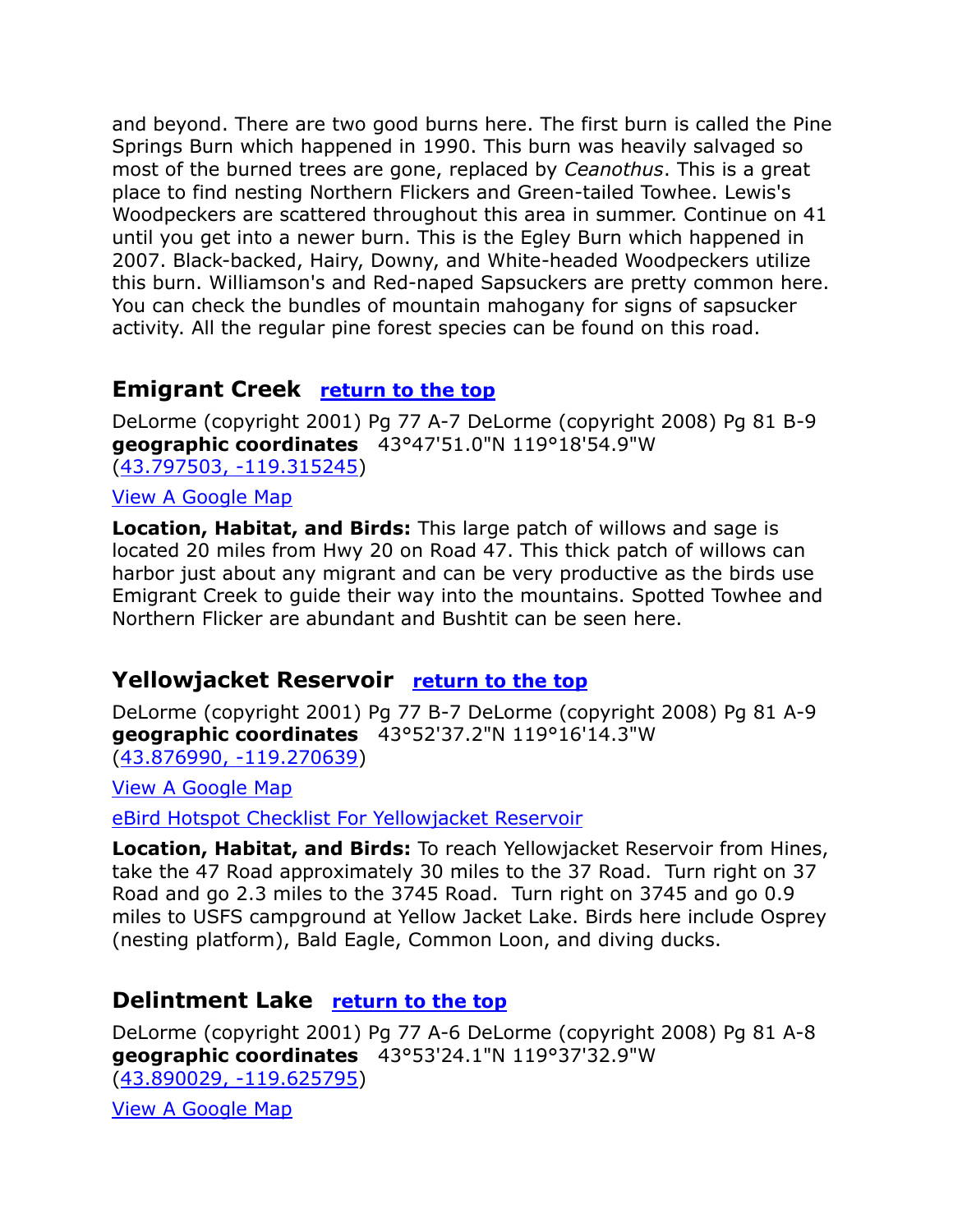#### [eBird Hotspot Checklist For Delintment Lake](http://ebird.org/ebird/hotspot/L564181?yr=all&m=&rank=hc)

**Location, Habitat, and Birds:** This lake is 43 miles from Burns and a morning trip can be very productive as this route takes you through some diverse habitats and some good forested areas. It also takes you through some good burns that are very productive. From Burns, take the 47 road to the 41 Road (see above). Stay on the 41 road for 31 miles to the lake and bird as you go. Stop frequently in the burned areas for woodpeckers, both bluebirds, Cassin's Finch, nuthatches, and jays. Dusky and Hammond's Flycatchers are present in summer as are Olive-sided Flycatchers and pewees. Pygmy Owls can be found along with crossbills. Osprey, Bald Eagles, and diving ducks are often seen at this lake. There is a USFS campground here.

# **BURNS AREA**

## **South Silvies Valley return to the top**

DeLorme (copyright 2001) Pg 78 A-1 DeLorme (copyright 2008) Pg 82 A-1 **geographic coordinates** 43°56'42.2"N 118°55'55.7"W [\(43.945046, -118.932147\)](https://www.google.com/maps/place/43°56)

[View A Google Map](http://maps.google.com/maps/ms?hl=en&ie=UTF8&msa=0&msid=108036481085398338899.00046eea23966f5ecec7b&ll=43.885027,-118.99704&spn=0.650277,1.399384&z=10)

**Location, Habitat, and Birds:** From Burns, take 395 north for 23 miles to the southern edge of Silvies Valley. This is approximately 9 miles past Ildylwild Campground . The northern half of Silvies Valley is in Grant County. Silvies Valley is predominantly open rangeland in private ownership, surrounded by ponderosa pine forests. Average elevation is 4600'. Check out the fields and ponds for waterfowl, cranes and geese.

# **Idylwild and Joaquin Miller Campgrounds return to the top**

DeLorme (copyright 2001) Pg 78 A-1 DeLorme (copyright 2008) Pg 82 A-1 **geographic coordinates Idylwild CG** 43°47'56.7"N 118°59'37.5"W [\(43.799078, -118.993756\)](https://www.google.com/maps/place/43°47) **Joaquin Miller CG** 43°49'33.2"N 118°58'18.4"W [\(43.825901, -118.971787\)](https://www.google.com/maps/place/43°49)

[View A Google Map](http://maps.google.com/maps/ms?hl=en&ie=UTF8&msa=0&msid=108036481085398338899.00046eea23966f5ecec7b&ll=43.885027,-118.99704&spn=0.650277,1.399384&z=10)

[eBird Hotspot Checklist For Idylwild CG](http://ebird.org/ebird/hotspot/L752925?yr=all&m=&rank=hc)

**Location, Habitat, and Birds:** From Burns, travel north on Hwy 395/20 a couple of miles out of Burns; then travel north 14.3 miles along 395 to Idylwild Campground. Joaquin is 2 miles farther north. This is the most forested location most often visited by birders in Harney County. The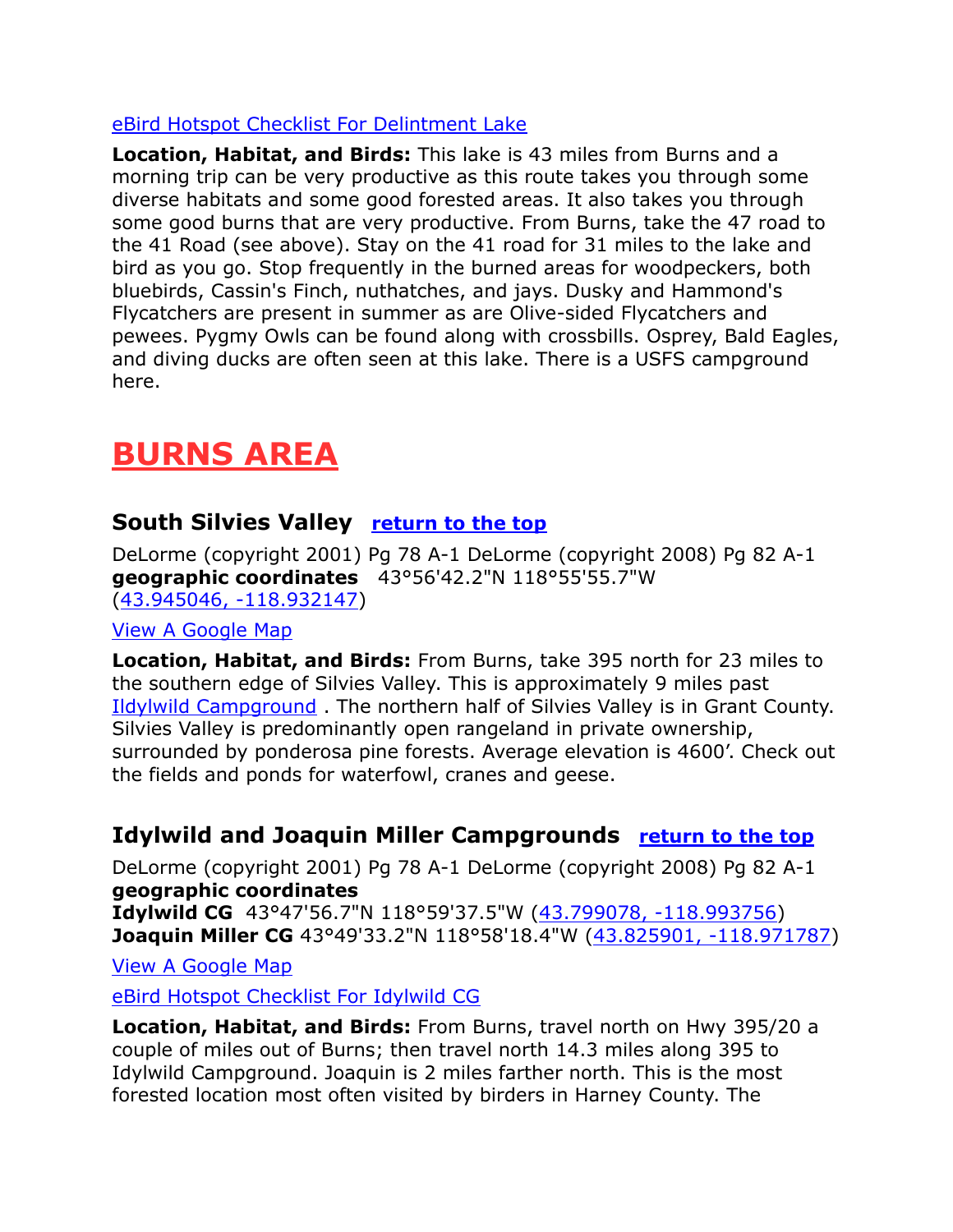campground provides large ponderosa pines which host Gray Jays, Whiteheaded Woodpeckers, nuthatches, creeper, Clark's Nutcracker and Northern Pygmy-Owl. At night, you might be treated to the call of a Flammulated Owl or a Common Poorwill. Look and listen for Green-tailed Towhee in the *Ceanothus*. Most of the local forest species can be found here. A nice side trip can be had by driving just past Idlwild on Hwy 395 and turning east on NF 2820. Take this for as long as you like and then return to Hwy 395.

### **Fry Lane Loop** return to the top

DeLorme (copyright 2001) Pg 77 B-8 DeLorme (copyright 2008) Pg 81 C-10 **geographic coordinates** 43°35'57.0"N 119°01'13.1"W [\(43.599165, -119.020308\)](https://www.google.com/maps/place/43°35)

#### [View A Google Map](http://maps.google.com/maps/ms?hl=en&ie=UTF8&msa=0&msid=108036481085398338899.00046eee44fdd35faa927&ll=43.571934,-119.071198&spn=0.326844,0.699692&z=11)

**Location, Habitat, and Birds:** From the corner of Broadway and Monroe in Burns (this is the Jct of Hwys 20 and 78), travel east 1.7 miles to Fry Road. Turn left on Fry and continue until it connects with Hwy 20 (about 2 miles). Turn left again and take 20 back into Burns. This area can be very productive in the spring. Early spring will produce huge flocks of Snow Geese and Sandhill Cranes. A little later, gulls (Franklin's in particular) Long-billed Curlew, Black-crowned Night-herons, and assorted waterfowl crowd into the flooded fields along this route. A great early morning starter on your way to Malheur.

#### **Old Experiment Road Loop return to the top**

DeLorme (copyright 2001) Pg 77 B-8 DeLorme (copyright 2008) Pg 81 C-10 **geographic coordinates** 43°35'05.3"N 118°56'26.4"W [\(43.584796, -118.940669\)](https://www.google.com/maps/place/43°35)

#### [View A Google Map](http://maps.google.com/maps/ms?hl=en&ie=UTF8&msa=0&msid=108036481085398338899.00046eee44fdd35faa927&ll=43.571934,-119.071198&spn=0.326844,0.699692&z=11)

**Location, Habitat, and Birds:** The Experiment Road Loop offers the largest flocks of waterfowl in the Burns area. Raptors enjoy this area as well. From the corner of Broadway and Monroe in Burns (this is the Jct of Hwys 20 and 78), travel east 6.6 miles to Old Experiment Station Road. Turn left on Experiment and drive slowly, birding from the road. This road will eventually meet up with Hwy 20. It is worth a quick detour here by turning right on Hwy 20 and traveling a couple of miles, scanning for big waterfowl flocks. Return to Burns along Hwy 20. This is one of the best places to find Eurasian Wigeon, Northern Pintail, Gadwall, and other dabblers. Franklin's Gull flocks can be large here and other gulls may be mixed in. Sandhill Cranes like this area as do Long-billed Curlew. Great Egrets are abundant at times and you can find the occasional Snowy Egret here as well.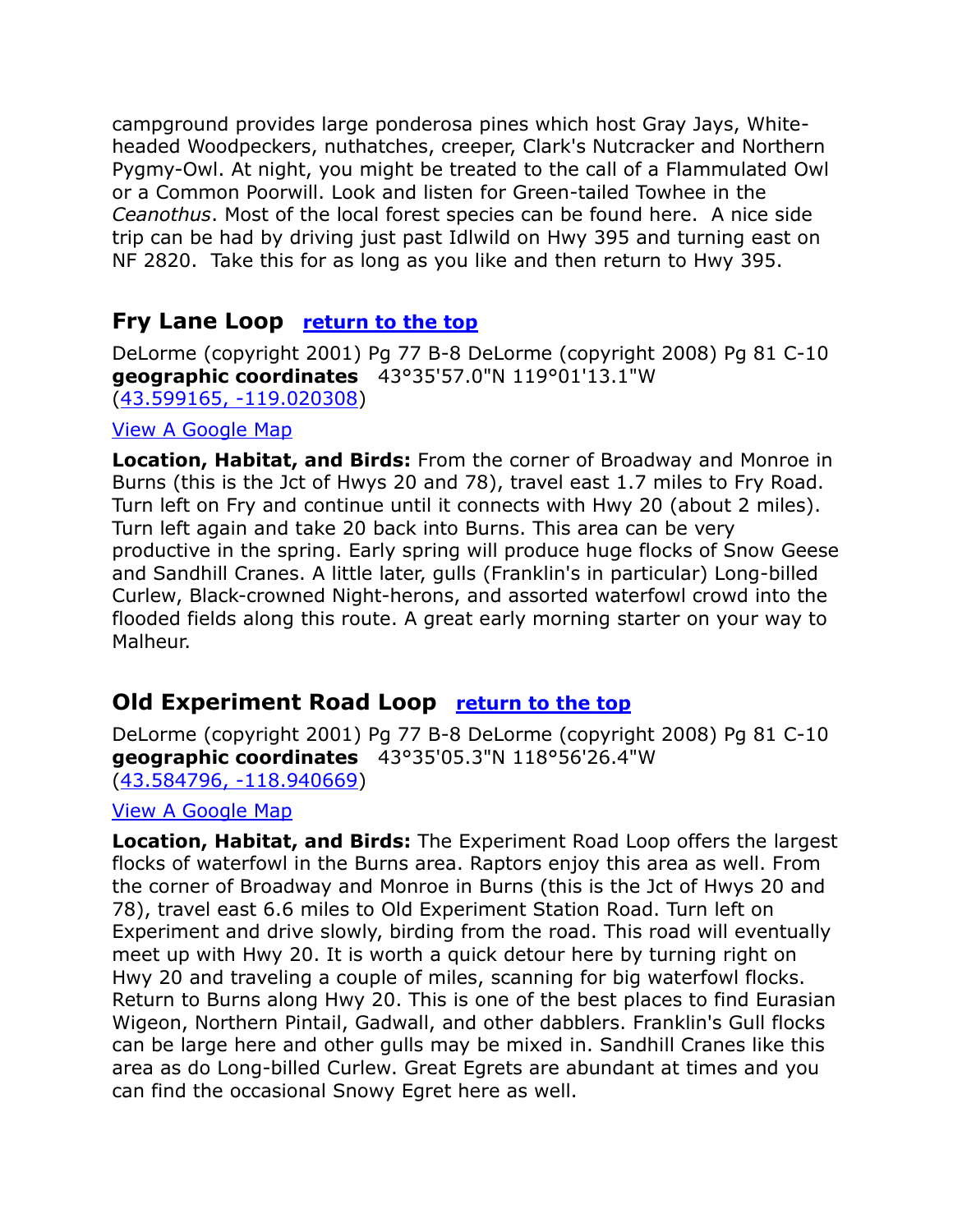### **Burns/Hines** return to the top

DeLorme (copyright 2001) Pg 77 B-8 DeLorme (copyright 2008) Pg 81 C-10 **geographic coordinates** 43°35'09.7"N 119°03'15.9"W [\(43.58603, -119.05442\)](https://www.google.com/maps/place/43°35)

[View A Google Map](http://maps.google.com/maps/ms?hl=en&ie=UTF8&msa=0&msid=108036481085398338899.00046eee44fdd35faa927&ll=43.571934,-119.071198&spn=0.326844,0.699692&z=11)

Burns City Information<http://www.citytowninfo.com/places/oregon/burns> Hines City Information<http://www.citytowninfo.com/places/oregon/hines> [eBird Hotspot Checklist For Burns](http://ebird.org/ebird/hotspot/L714407?yr=all&m=&rank=hc)

**Location, Habitat, and Birds:** The cities of Burns and Hines are often under-birded as many are in a rush to get to Malheur NWR. Many of the rarities seen on the Refuge are seen near Burns/Hines as well. There are some good local specialties that should not be overlooked. Rock Pigeons often hang out near the southeast part of town and Eurasian Collared-Doves are now nearly ubiquitous in the city. Study the gulls that hang out at the McDonald's parking lot in Hines. Scrub Jays are only just establishing a population so keep your eyes and ears open. Often, migrants can be found in good numbers in the large ornamental trees of town. The cemetery is located just NE of the high school on Hwy 20. Western Screech-Owls have been found here. Listen for them along the sidewalk on the south side of the cemetery or turn west off of Monroe Street and access the north side. The walking trail on the old railroad grade on the east edge of the cities is often overlooked.

### **Burns Sewage Ponds return to the top**

DeLorme (copyright 2001) Pg 77 B-8 DeLorme (copyright 2008) Pg 81 C-10 **geographic coordinates** 43°34'00.5"N 119°03'55.1"W [\(43.5668, -119.06531\)](https://www.google.com/maps/place/43°34) **Fairgrounds Access** [43.568246, -119.064696](https://www.google.com/maps/place/43°34)  **Pettybone Access** [43.563432, -119.076809](https://www.google.com/maps/place/43°33)

[View A Google Map](http://maps.google.com/maps/ms?hl=en&ie=UTF8&msa=0&msid=108036481085398338899.00046eee44fdd35faa927&ll=43.571934,-119.071198&spn=0.326844,0.699692&z=11)

[eBird Hotspot Checklist For Burns Sewage Ponds](http://ebird.org/ebird/hotspot/L926819?yr=all&m=&rank=hc)

**Location, Habitat, and Birds:** Located between the Fairgrounds and the walking trail. An elevated viewing platform on the walking trail offers good scope and photo opportunities in the afternoon. Viewing in the morning hours is served by entering the fairgrounds from Egan St. and proceeding east to the pond boundary fence. A elevated platform exists there but it is no longer safe to stand on. The ponds are often TOTALLY covered with white geese in the spring, Most of the divers are found here. Watch for rarities such as Sabine's Gull and White-winged Scoter.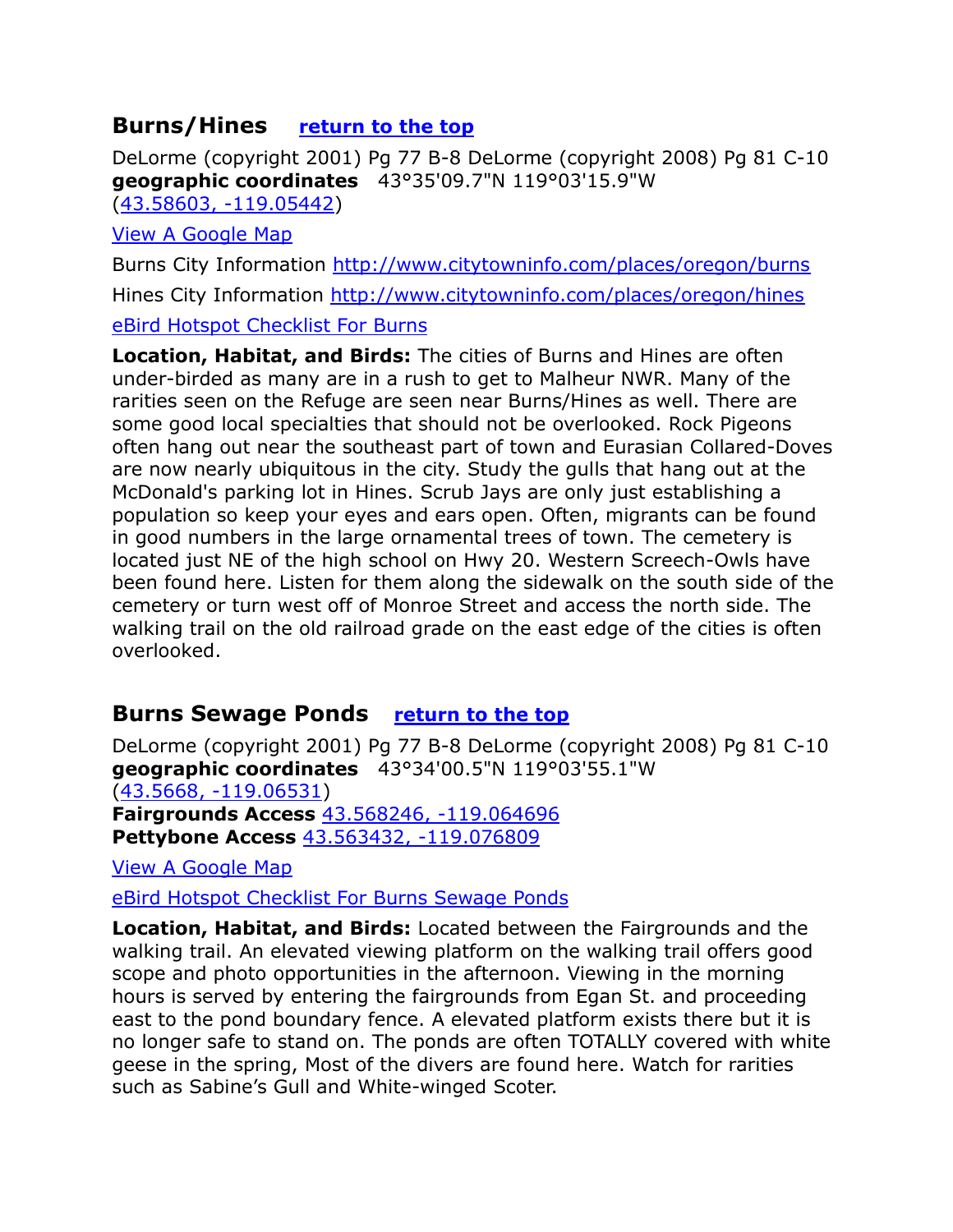### **Greenhouse Lane Loop** return to the top

DeLorme (copyright 2001) Pg 77 B-8 DeLorme (copyright 2008) Pg 81 C-10 **geographic coordinates** 43°30'45.8"N 119°04'16.4"W [\(43.512727, -119.071228\)](https://www.google.com/maps/place/43°30)

[View A Google Map](http://maps.google.com/maps/ms?hl=en&ie=UTF8&msa=0&msid=108036481085398338899.00046eee44fdd35faa927&ll=43.571934,-119.071198&spn=0.326844,0.699692&z=11)

[eBird Hotspot Checklist For Greenhouse Lane](http://ebird.org/ebird/hotspot/L1759273?yr=all&m=&rank=hc)

**Location, Habitat, and Birds:** As most people access Harney County via Hwy 20, Greenhouse Lane Loop can be a good respite after the long, monotonous drive that is Hwy 20. Coming from Bend, travel 22 miles past Riley and look for Greenhouse Lane soon after the BLM Building on your right. Coming from Burns, travel 3.6 miles past the high school and turn left on Greenhouse Lane. Drive along Greenhouse for 4.1 miles, stopping frequently when you see birds. There is a large pond where the road turns from a southward direction to eastward and it is always productive. Continue east until Greenhouse intersects with Hwy 205. At this point, you can turn left and return to Burns or you can turn right and continue on to Malheur NWR. This loop can be a photographer's dream on an early spring morning. Yellow-headed and Red-winged Blackbirds occupy what seems like every other fence post. Those not taken up by the aforementioned species are often occupied by a Willet or a Wilson's Snipe. Long-billed Curlews and White-faced Ibis can be seen close up here. This area can have some of the largest flocks of white geese in April.

#### **Hotchkiss Lane return to the top**

DeLorme (copyright 2001) Pg 77 B-8 DeLorme (copyright 2008) Pg 81 C-10 **geographic coordinates** 43°33'23.4"N 119°01'35.4"W [\(43.556504, -119.026491\)](https://www.google.com/maps/place/43°33)

[View A Google Map](http://maps.google.com/maps/ms?hl=en&ie=UTF8&msa=0&msid=108036481085398338899.00046eee44fdd35faa927&ll=43.571934,-119.071198&spn=0.326844,0.699692&z=11)

[eBird Hotspot Checklist For Hotchkiss Lane](http://ebird.org/ebird/hotspot/L3608572?yr=all&m=&rank=hc)

**Location, Habitat, and Birds:** This is a favorite location for people who stay in Burns before descending on Malheur. In Burns at the Jct of Monroe St (Hwy 20) and S. Egan Avenue, turn south and drive slowly through town. California Quail are abundant here as are Eurasian Collared-Dove. Listen for Western Scrub-Jays as they have established a small population in Burns. As you begin to leave the residential area, you will see the fairgrounds on your right (See Burns Sewage Ponds). Continue until Egan intersects with Hotchkiss Lane. At this point, you have your choice of turning right and working your way back to Hwy 20 or turning left and meeting up with Hwy 205 which leads to Malheur NWR. It is recommended that you do both. In spring, there are flooded fields and small pools along this route. On the west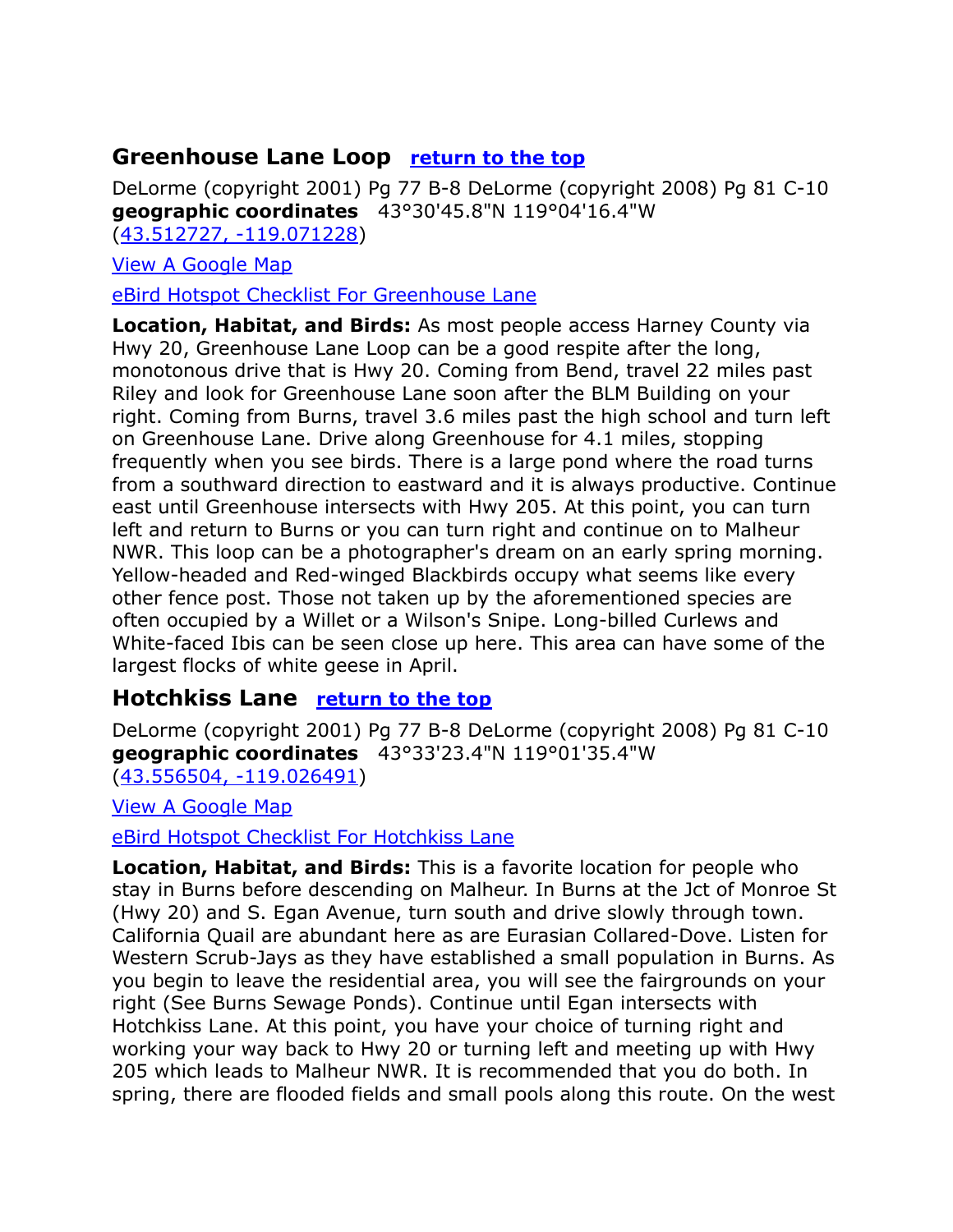end of Hotchkiss there are several large settling ponds (Hines Sewage Ponds) that will have abundant waterfowl and can sometimes be completely full of white geese. Watch for rarities here, as this is often the only open water in winter months. Later in spring, Western Meadowlarks sing along the route as mixed flocks of ducks, geese, gulls, and waders blanket the flooded fields.

#### **Wright's Point** return to the top

DeLorme (copyright 2001) Pg 77 C-8 DeLorme (copyright 2008) Pg 82 D-1 **geographic coordinates** 43°26'45.1"N 119°00'27.1"W [\(43.445855, -119.007517\)](https://www.google.com/maps/place/43°26)

[View A Google Map](http://maps.google.com/maps/ms?hl=en&ie=UTF8&msa=0&msid=108036481085398338899.00046f2c05a60b7be63e1&ll=43.328175,-118.995667&spn=0.656324,1.399384&z=10)

[eBird Hotspot Checklist For Wright's Point](http://ebird.org/ebird/hotspot/L2456697?yr=all&m=&rank=hc)

**Location, Habitat, and Birds:** This location is on the way to Malheur NWR. From Burns, take Hwy 78 1.7 miles east to OR 205. Turn right on 205 and go 9.5 miles to a large ridge that rises out of the flatlands. This is Wright's Point. It is actually an ancient river valley that was capped by a lava flow which has caused it to weather more slowly than the surrounding landscape. Hwy 205 goes up and over this landform. On the way to Wright's Point, stop and view the avifauna that carpets the landscape. There is a large stock pond near Island Ranch Road that often has Black Terns and waders along with ducks and geese. On the north slope of Wright's Point, look for a pulloff. Park here and investigate the foliage among the rimrock. During migration, warblers, vireos, and just about any other passerine can be found here. Sometimes Great Horned Owls hide in this thicket. On the top of the point, look for a dirt road that leads to a gravel pit. This area is often good for sparrows and Rock Wren. There are very good sage flats on the south side of the point and these can produce Sage Thrasher, Brewer's Sparrow. and even an occasional Black-throated Sparrow.

# **UPPER REFUGE AREA**

#### **Ruh Red Road return to the top**

DeLorme (copyright 2001) Pg 77 C-8 DeLorme (copyright 2008) Pg 82 D-1 **geographic coordinates** 43°22'52.9"N 118°58'53.6"W [\(43.381360, -118.981545\)](https://www.google.com/maps/place/43°22)

[View A Google Map](http://maps.google.com/maps/ms?hl=en&ie=UTF8&msa=0&msid=108036481085398338899.00046f2c05a60b7be63e1&ll=43.328175,-118.995667&spn=0.656324,1.399384&z=10)

[eBird Hotspot Checklist For Wright's Point](http://ebird.org/ebird/hotspot/L2456697?yr=all&m=&rank=hc)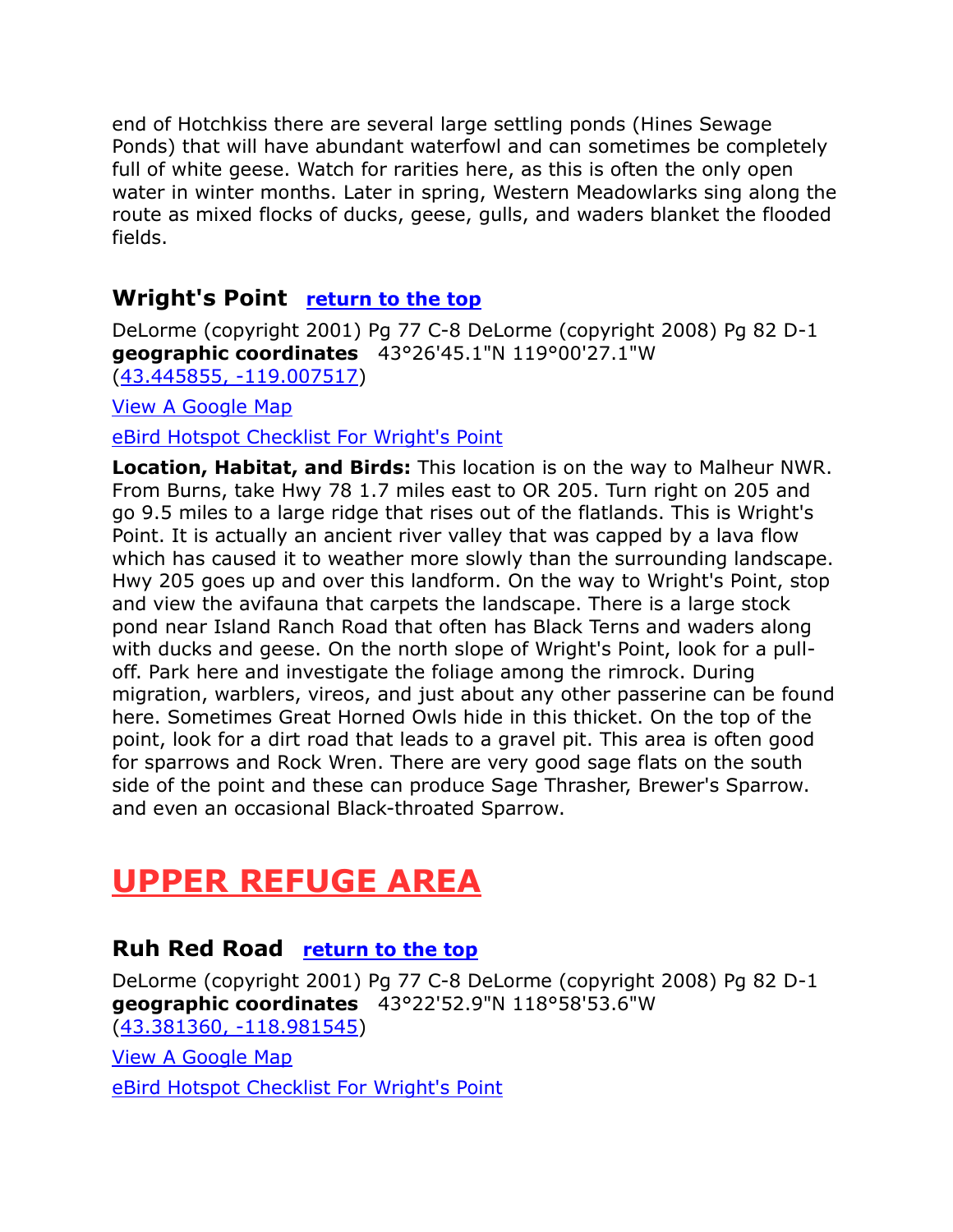**Location, Habitat, and Birds:** This road is more or less productive depending on water levels. In high water years, the marshy areas give a close view of many marsh birds. In low water years, it's still worth the side trip as Sage Thrashers and Loggerhead Shrike are common and Burrowing Owl is present most years. Ruh Red Road is 4.0 miles south of Wright's Point and 7.0 miles north of The Narrows off of Hwy 205.

#### **Double O Road return to the top**

**North Access** DeLorme (copyright 2001) Pg 77 B-7 DeLorme (copyright 2008) Pg 81 C-9 **geographic coordinates** 43°31'43.5"N 119°17'38.5"W [\(43.528751, -119.294018\)](https://www.google.com/maps/place/43°31)

**South Access** DeLorme (copyright 2001) Pg 77 C-8 DeLorme (copyright 2008) Pg 82 D-1 **geographic coordinates** 43°17'39.8"N 118°58'27.9"W [\(43.29438, -118.97442\)](https://www.google.com/maps/place/43°17)

[View A Google Map](http://maps.google.com/maps/ms?hl=en&ie=UTF8&msa=0&msid=108036481085398338899.00046eea922986e8eeaa0&ll=43.54158,-119.503784&spn=0.654014,1.399384&z=10) North Access [View A Google Map](http://maps.google.com/maps/ms?hl=en&ie=UTF8&msa=0&msid=108036481085398338899.00046f2c05a60b7be63e1&ll=43.328175,-118.995667&spn=0.656324,1.399384&z=10) South Access

[eBird Hotspot Checklist For Double O Road](http://ebird.org/ebird/hotspot/L2459440?yr=all&m=&rank=hc)

**Location, Habitat, and Birds:** The OO Road can be accessed in two locations. First, from Burns, Oregon drive 16 miles west on Hwy 20 and the Double O will be on your left (south). The other end of the road is just about one mile north of the Narrows where Mud Lake and Malheur Lake come together on Hwy 205. This road is great for desert species like Sage Thrasher and Lark Sparrow. Depending on the year, there are seasonal ponds that hold water and associated waders like Black-necked Stilt and American Avocet can be found here. Short-eared Owls are often seen at dawn and dusk.

#### **The Narrows** return to the top

DeLorme (copyright 2001) Pg 77 C-1 DeLorme (copyright 2008) Pg 82 D-1 **geographic coordinates** 43°16'54.7"N 118°57'55.5"W [\(43.28186, -118.96541\)](https://www.google.com/maps/place/43°16)

[View A Google Map](http://maps.google.com/maps/ms?hl=en&ie=UTF8&msa=0&msid=108036481085398338899.00046f2c05a60b7be63e1&ll=43.328175,-118.995667&spn=0.656324,1.399384&z=10)

[Narrows History](http://www.ghosttowns.com/states/or/narrows.html)

[eBird Hotspot For The Narrows](http://ebird.org/ebird/hotspot/L518546?yr=all&m=&rank=hc)

**Location, Habitat, and Birds:** The Narrows are a "narrow" stretch of water connecting Malheur Lake to the east with Harney Lake to the west. Although Malheur and Harney are relatively permanent water sources, the water levels fluctuate greatly from year to year and season to season. 2015 and 2016 were so dry that The Narrows never received water. The Narrows can be an avian hotspot or an avian dead spot depending on the water levels. To reach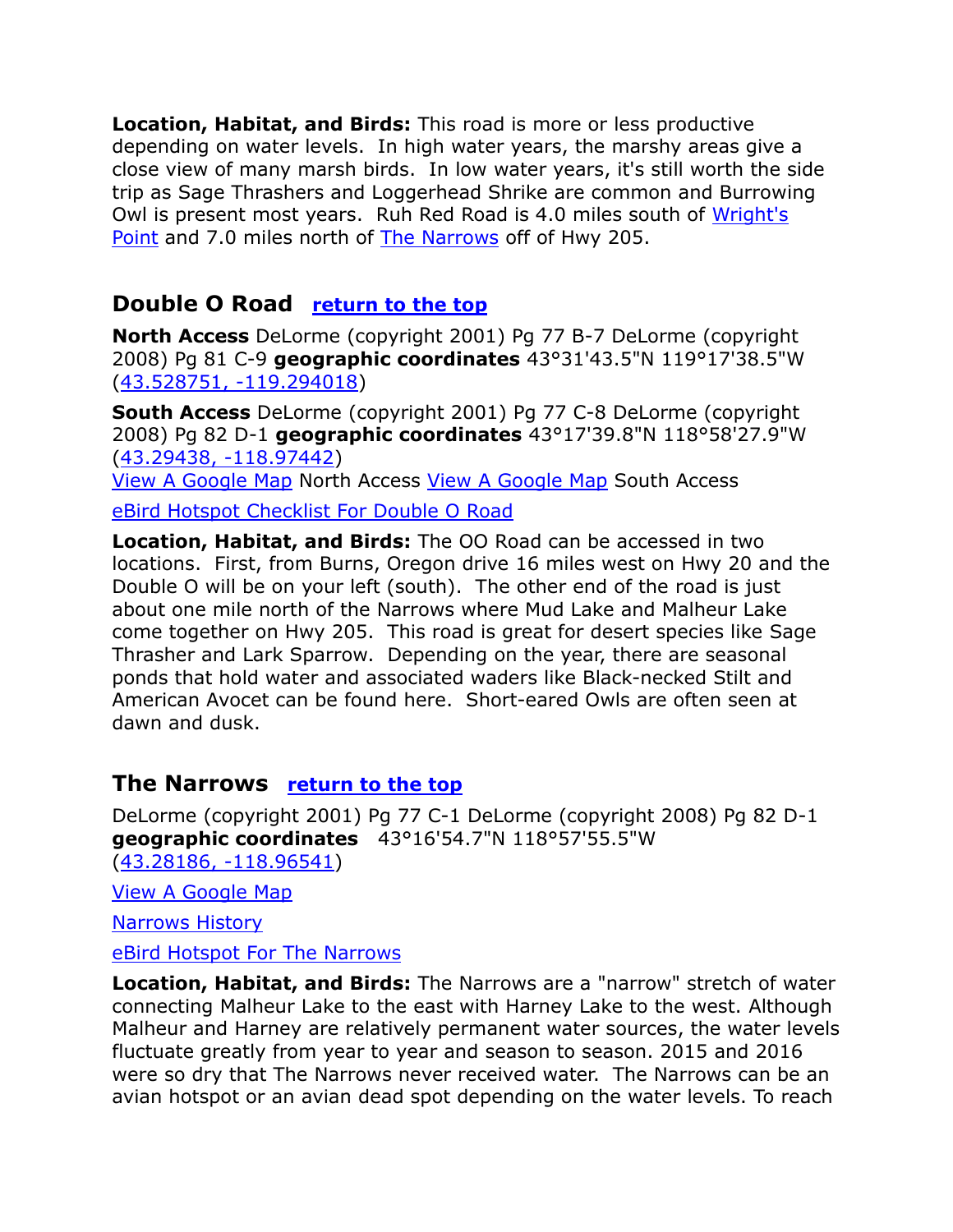this area from Burns, take Hwy 78 1.7 miles east to OR 205. Turn right on 205 and go 9.5 miles to a large ridge that rises out of the flatlands. This is Wright's Point. Go up and over Wright's Point and continue south. The sage flats on both sides of the road can be productive for sage species like Sagebrush Sparrow, Sage Thrasher, and Western Meadowlark. Look for Horned Lark as the sage gives way to dry scrub. Burrowing Owls can be found along this stretch so watch the fence posts. The road becomes elevated as a testament to water levels of days bygone. As you approach the Narrows, there will be pullouts provided so you can view the wildlife without obstructing traffic. The Narrows itself has been developed and you can use the pullout on the west side to view Mud Lake or you can pull over to the east side to view the channel that makes up the Narrows. This is a great spot for fall shorebirds and one of the best places to find Clark's Grebes if the water levels are high enough.

# **Malheur NWR Field Station** return to the top

DeLorme (copyright 2001) Pg 77 C-1 DeLorme (copyright 2008) Pg 82 E-1 **geographic coordinates** 43°14'40.2"N 118°53'42.9"W [\(43.24451, -118.89524\)](https://www.google.com/maps/place/43°14)

[View A Google Map](http://maps.google.com/maps/ms?hl=en&ie=UTF8&msa=0&msid=108036481085398338899.00046de5ca8eec90d86b8&ll=43.251955,-118.857994&spn=0.095397,0.264187&z=13)

[eBird Hotspot Checklist For Malheur Field Station](http://ebird.org/ebird/hotspot/L732337?yr=all&m=&rank=hc)

**Location, Habitat, and Birds:** [For directions to the Field Station,](http://www.malheurfieldstation.org/index.html)  [information on lodging, or information about ongoing programs](http://www.malheurfieldstation.org/index.html) The Field Station is a collection of buildings and mobile homes that house the staff and visiting birders. Small trees are found in this area and migrants will sometimes fall out here. The trees are small so a chance for a "birds-eye" view of Common Nighthawk or Chestnut-sided Warbler makes the quick detour to the Field Station worthwhile. Common Poorwill can be heard at night. Make sure you tour the entire facility. Common Nighthawks roost in the trees in summer and American Tree Sparrows sometimes winter near there. The Field Station Director lives here and keeps feeders stocked year round.

#### **Malheur NWR Sodhouse Ranch return to the top**

DeLorme (copyright 2001) Pg 77 C-1 DeLorme (copyright 2008) Pg 82 E-1 **geographic coordinates** 43°16'09.8"N 118°52'09.3"W [\(43.269401, -118.869238\)](https://www.google.com/maps/place/43°16)

[View A Google Map](http://maps.google.com/maps/ms?hl=en&ie=UTF8&msa=0&msid=108036481085398338899.00046de5ca8eec90d86b8&ll=43.251955,-118.857994&spn=0.095397,0.264187&z=13)

Sodhouse [Ranch History](https://en.wikipedia.org/wiki/Sod_House_Ranch)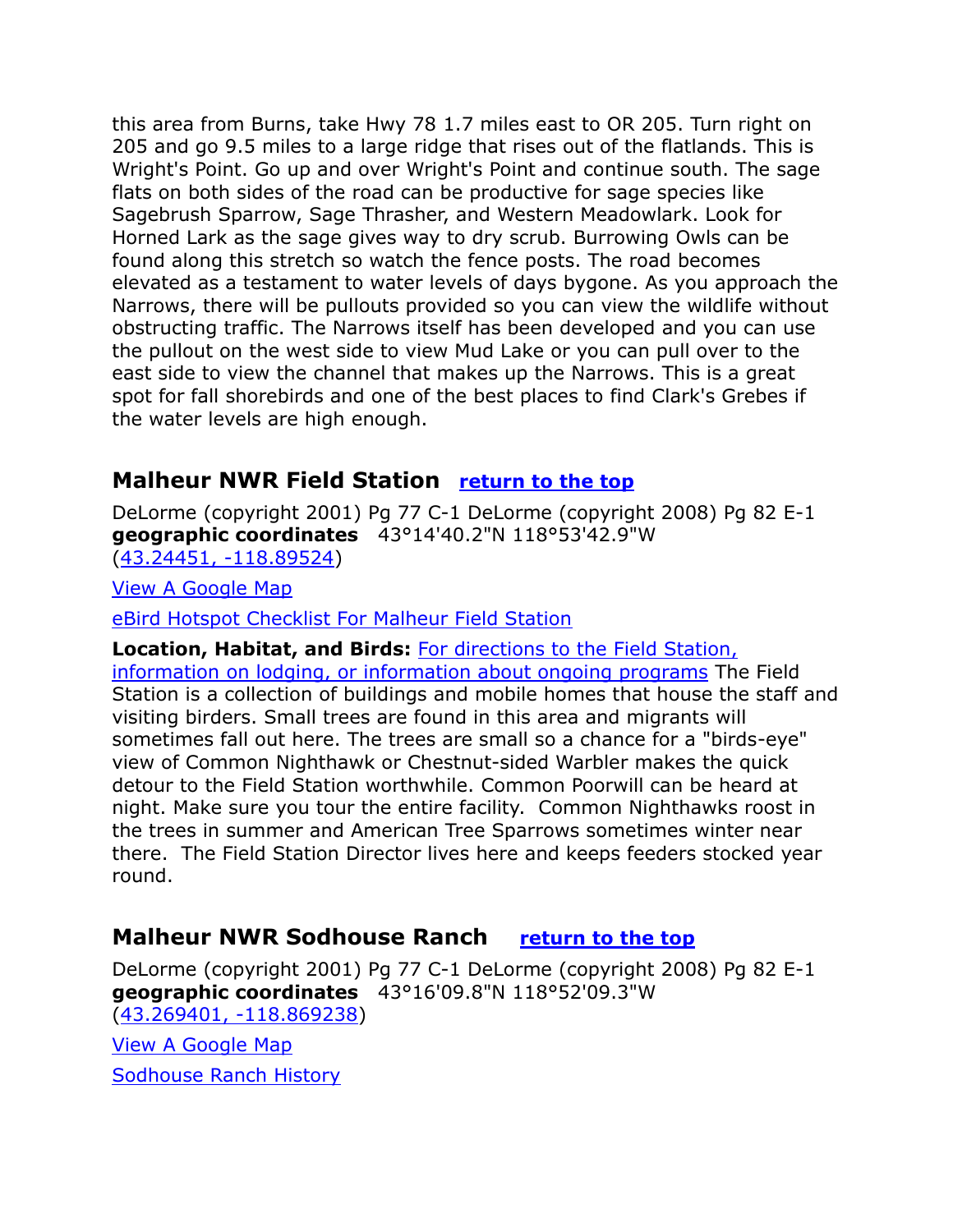**Location, Habitat, and Birds:** Only open seasonally. Check with personnel at Headquarters for access. Conditions are similar to Headquarters so vagrants are sometimes located here.

#### **Malheur National Wildlife Refuge Headquarters** return to **the top**

DeLorme (copyright 2001) Pg 77 C-1 DeLorme (copyright 2008) Pg 82 E-1 **geographic coordinates (Headquarters)** 43°15'47.3"N 118°50'38.5"W [\(43.263145, -118.844033\)](https://www.google.com/maps/place/43°15)

[View A Google Map](http://maps.google.com/maps/ms?hl=en&ie=UTF8&msa=0&msid=108036481085398338899.00046de5ca8eec90d86b8&ll=43.251955,-118.857994&spn=0.095397,0.264187&z=13)

[Auto Tour Map](https://www.fws.gov/uploadedFiles/Region_1/NWRS/Zone_2/Malheur/Documents/tour_route_map.pdf)

[US Fish & Wildlife Malhuer Website -](https://www.fws.gov/refuge/malheur/) Current Info

Location: Headquarters - From Burns, travel two miles on Hwy 78 and turn right on Hwy 205. Head south on State Highway 205 for 24 miles to the Narrows RV Park and cafe. Head east on Harney County Road 405 (Narrows to Princeton Road) for 6 miles. Turn left at top of hill into the headquarters area.

Habitat and Birds -

[Audubon Important Bird Area](http://www.audubonportland.org/issues/statewide/iba/iba-map/malheur) 

[US Fish & Wildlife Website](http://www.fws.gov/Refuges/profiles/index.cfm?id=13570)

#### **Headquarters to Princeton via Narrows-Princeton Road (Raptor Alley)** return to the top

DeLorme (copyright 2001) Pg 77 C-1 DeLorme (copyright 2008) Pg 82 E-1 **geographic coordinates** 43°15'43.6"N 118°44'42.3"W [\(43.262101, -118.745085\)](https://www.google.com/maps/place/43°15)

[View A Google Map](http://maps.google.com/maps/ms?hl=en&ie=UTF8&msa=0&msid=108036481085398338899.00046de5ca8eec90d86b8&ll=43.251955,-118.857994&spn=0.095397,0.264187&z=13)

[eBird Hotspot Checklist For Raptor Alley](http://ebird.org/ebird/hotspot/L1320178?yr=all&m=&rank=hc)

**Location, Habitat, and Birds:** From Headquarters proceed east on the Narrows-Princeton Road. This will eventually come out on Hwy 78. You can take 78 back to Burns by turning left or you can go right and access the Alvord Desert (see below). This road can be good for sparrows in summer and can be very good for raptors in the fall.

# **Malheur NWR Center Patrol Road return to the top**

DeLorme (copyright 2001) Pg 78 C-1DeLorme (copyright 2008) Pg 82 E-2 **geographic coordinates**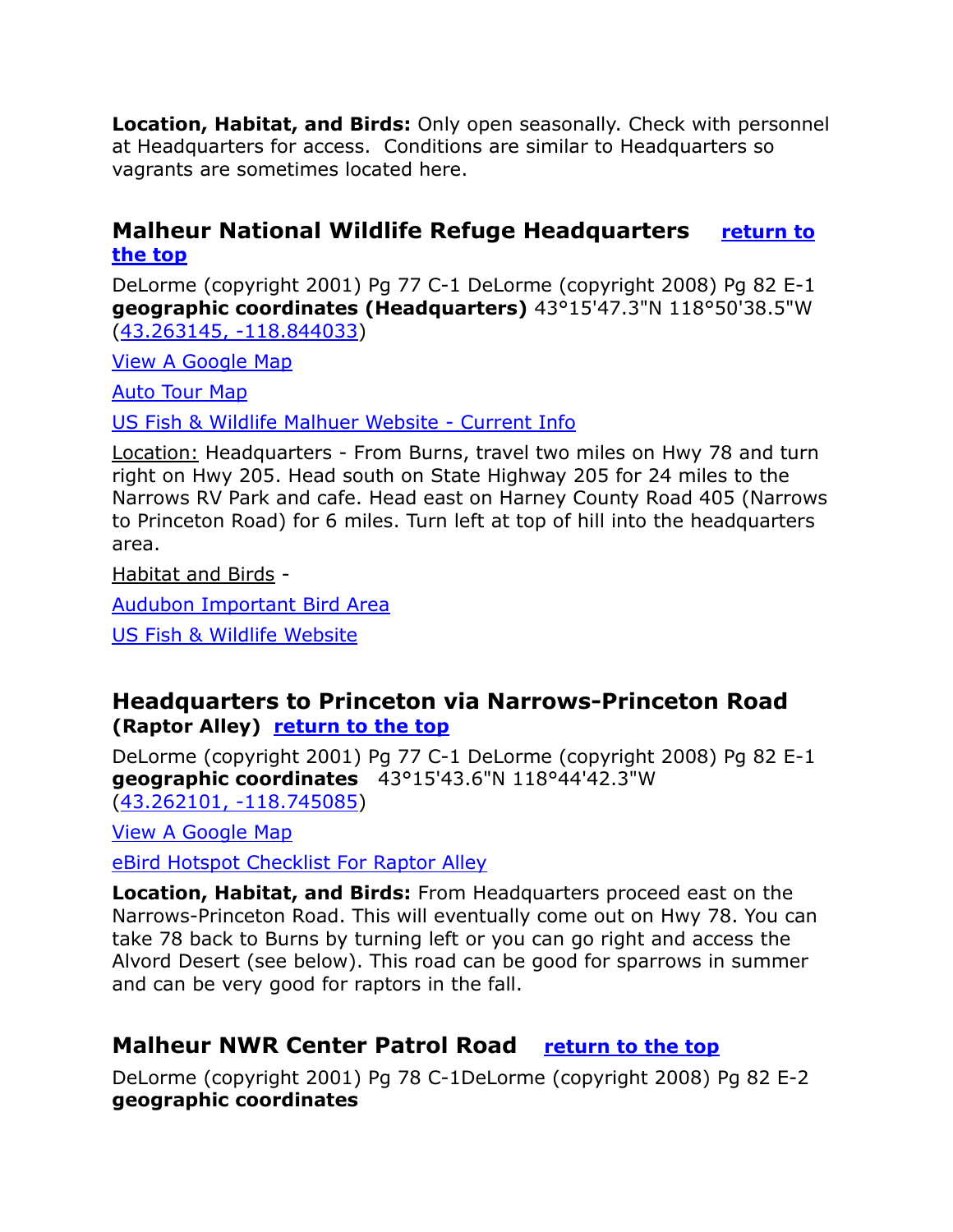(North Access [43.262937, -118.844535\)](https://www.google.com/maps/place/43°15) (South Access Krumbo Rd. [42.971648, -118.867658\)](https://www.google.com/maps/place/42°58) (South Access P Ranch [42.823912, -118.885779\)](https://www.google.com/maps/place/42°49)

[View A Google Map](http://maps.google.com/maps/ms?hl=en&ie=UTF8&msa=0&msid=108036481085398338899.00046de5ca8eec90d86b8&ll=43.251955,-118.857994&spn=0.095397,0.264187&z=13)

[eBird Hotspot Checklist For CPR](http://ebird.org/ebird/hotspot/L753048?yr=all&m=&rank=hc)

**Location, Habitat, and Birds:** From the Malheur HQ buildings, take the dirt road that goes directly south. This is the Central Patrol Road which bisects the refuge. This road consists of a north half and a south half. The north half runs south from the refuge headquarters to the Diamond Road (17 miles). The Central Patrol Road is interrupted at this point and you will have to take a detour out to Hwy 205 and travel south for 6.5 miles to the Krumbo Reservoir Road. Turn east on the Krumbo Road and you will quickly cross a canal, access the CPR and continue on your way. The south half runs from the Krumbo Road to the P-Ranch near Frenchglen (10 miles). Depending on water levels, the south section is generally considered more birdy.

# **CENTRAL/LOWER REFUGE AREA**

#### **Malheur NWR Buena Vista Ponds and Overlook return to the top**

DeLorme (copyright 2001) Pg 78 D-1 DeLorme (copyright 2008) Pg 82 E-1 **geographic coordinates** 43°03'49.1"N 118°52'03.4"W [\(43.063633, -118.867609\)](https://www.google.com/maps/place/43°03)

[View A Google Map](http://maps.google.com/maps/ms?hl=en&ie=UTF8&msa=0&msid=108036481085398338899.00046f2d1a7bbf38d5c9d&ll=43.062429,-118.859882&spn=0.0412,0.087461&z=14)

[eBird Hotspot Checklist For Buena Vista Ponds](http://ebird.org/ebird/hotspot/L614015?yr=all&m=&rank=hc)

**Location, Habitat, and Birds:** From the Narrows Store, take Hwy 205 south for 15 miles. You will see some large poplars on your left and what looks like a ranch house. This is Buena Vista. You can take the dirt road past the rest area and it will take you to a rock outcrop that provides a spectacular view of the ponds. This is a great place to find Canyon Wrens, Black-throated Sparrows and a variety of lizards. To access the ponds themselves, return to the entrance and take the main road east along the ponds. Waders, dabblers, shorebirds and marsh birds abound if water levels are up.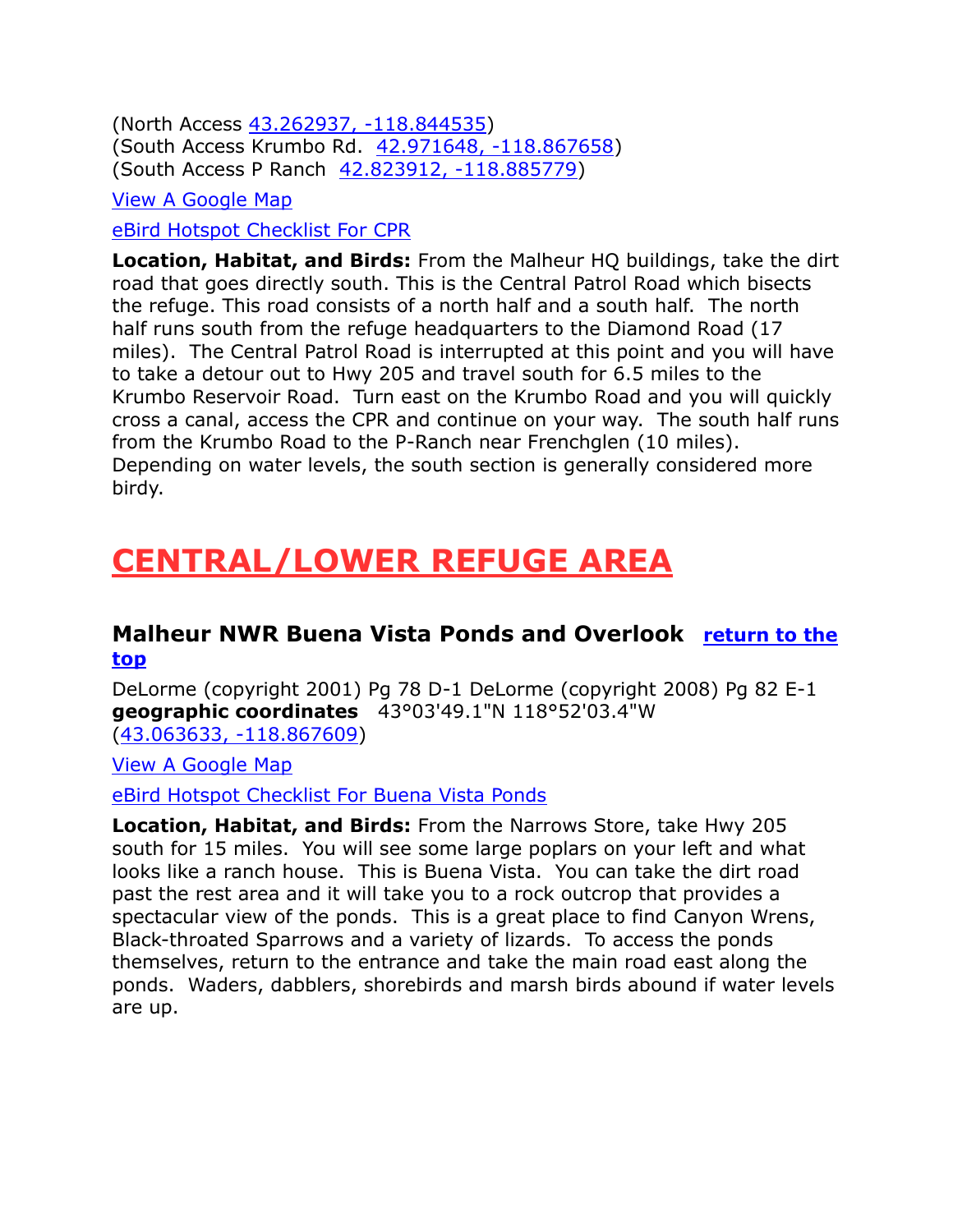## **Foster Flat Road Sage Grouse Lek** return to the top

DeLorme (copyright 2001) Pg 78 D-1 DeLorme (copyright 2008) Pg 82 F-1 **geographic coordinates (**Access road) 43°07'04.9"N 118°54'55.1"W (Access Road [43.11802, -118.91532\)](https://www.google.com/maps/place/43°07)

[View A Google Map](http://maps.google.com/maps/ms?hl=en&ie=UTF8&msa=0&msid=108036481085398338899.00046f50e740ac66fdcba&ll=43.118277,-118.915329&spn=0.047803,0.132093&z=12)

[eBird Hotspot Checklist For Foster Flat Road](http://ebird.org/ebird/hotspot/L1174311?yr=all&m=&rank=hc)

**Location, Habitat, and Birds:** A recent fire has affected this lek. Check with local expert Tim Blount for current updates. From the Narrows, travel 11 miles south on Hwy 205 (just south of milepost 34) to Foster Flat Road. Take this road for 8.4 miles to the Sage Grouse lek. The lek will be on the left side between 50 and 200 feet from the road. The best viewing time is one hour before sunrise to one hour after sunrise from late March to early May. You are expressly forbidden to get out of your car at the lek. Photographs must be taken from within the vehicle.

*Daily human disturbances on sage grouse leks could cause reduction in mating, and some reduction in total production. If flushed, grouse usually fly from the strutting ground and do not return again that day. Some leks are known to the public and are visited by photographers and other interested persons to watch the annual courtship rituals. Such activities need to be curtailed if they disrupt mating. Grouse are tolerant of automobiles and may be watched from fairly close range if the observers do not leave their vehicles. But the instant a person leaves a vehicle the grouse become alarmed and generally take flight, not to return again until the next day. Fortunately the mating season is fairly long (up to 2 months) so receptive hens will usually be mated.*<sup>1</sup>

<sup>1</sup>Mayo W. Call and Chris Maser. Wildlife Habitats in Management Rangelands—The Great Basin of Southeastern Oregon: Sage Grouse. USDA Forest Service and USDI Bureau of Land Management. General Technical Report PNW-187. 1985. Page 19.

In addition to Sage Grouse, this area can be productive for other sage species such as Sagebrush Sparrow, Lark Sparrow, Brewer's Sparrow, and Sage Thrasher.

### **Diamond return to the top**

DeLorme (copyright 2001) Pg 78 D-2 DeLorme (copyright 2008) Pg 82 F-2 **geographic coordinates** 43°00'45.7"N 118°39'57.3"W [\(43.012690, -118.665920\)](https://www.google.com/maps/place/43°00)

[View A Google Map](http://maps.google.com/maps/ms?hl=en&ie=UTF8&msa=0&msid=108036481085398338899.00046ee9e1bb69f56ad84&ll=43.105996,-118.703842&spn=0.329362,0.699692&z=11)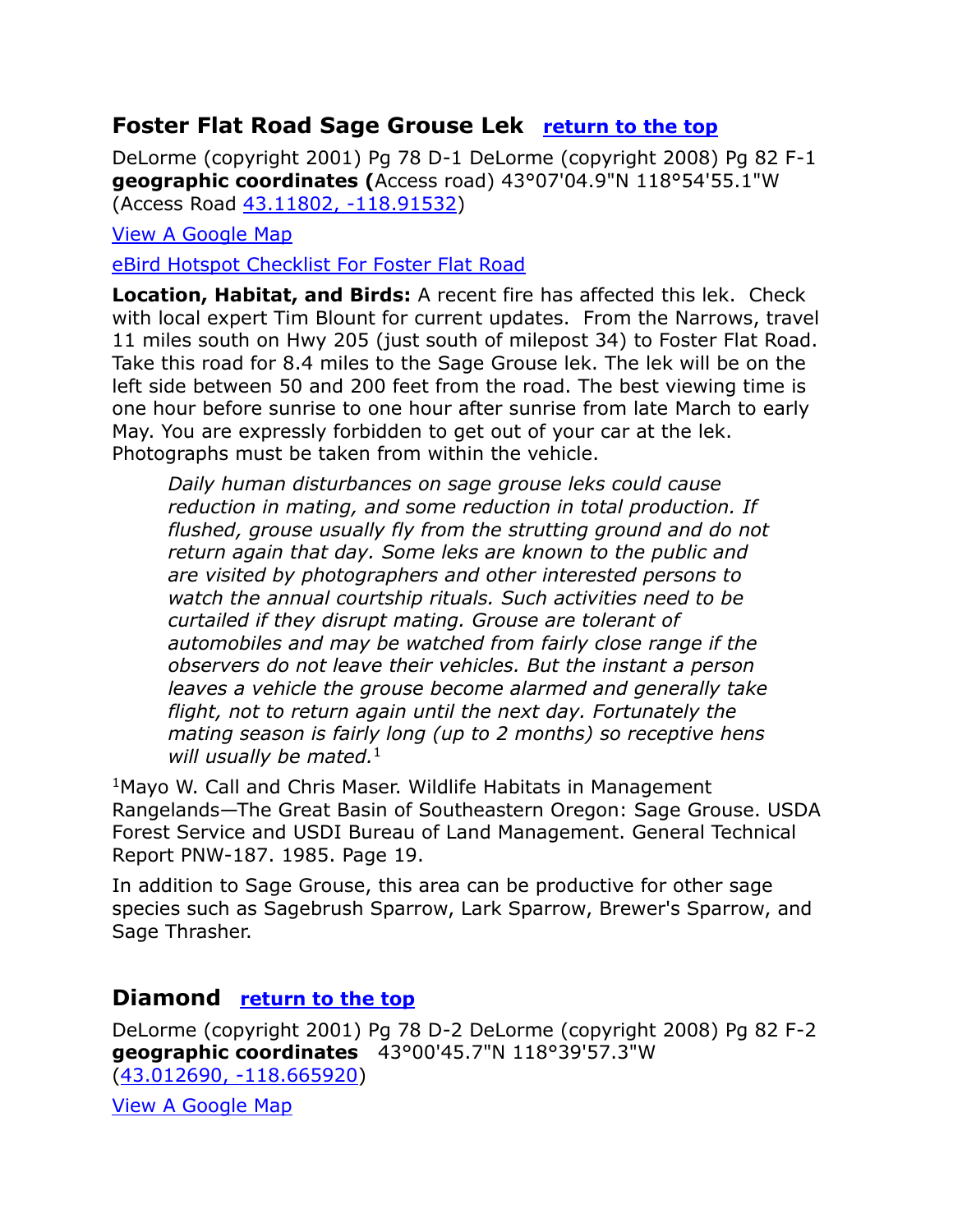#### [eBird Hotspot Checklist For Diamond Road Loop](http://ebird.org/ebird/hotspot/L743363?yr=all&m=&rank=hc)

**Location, Habitat, and Birds:** Diamond is located 12 miles east of Hwy 205 on Diamond Lane. This road cuts through several varied habitats. One of the top attractions is the multiple Bobolink breeding populations in the hay fields along this road. There is a hotel in Diamond and it offers a rustic stay and a true country experience. There is a store here and the people are very friendly. The Diamond junction with Hwy 205 is [\(43.044888, -](https://www.google.com/maps/place/43°02) [118.859583\)](https://www.google.com/maps/place/43°02) is 17.5 miles north of Frenchglen and just 2.0 miles south of Buena Vista.

#### **Diamond Craters return to the top**

DeLorme (copyright 2001) Pg 78 D-1 DeLorme (copyright 2008) Pg 82 F-1 **geographic coordinates** 43°04'38.6"N 118°44'58.5"W [\(43.077380, -118.749579\)](https://www.google.com/maps/place/43°04)

[View A Google Map](http://maps.google.com/maps/ms?hl=en&ie=UTF8&msa=0&msid=108036481085398338899.00046ee9e1bb69f56ad84&ll=43.105996,-118.703842&spn=0.329362,0.699692&z=11)

[eBird Hotspot Checklist For Diamond Craters](http://ebird.org/ebird/hotspot/L915760?yr=all&m=&rank=hc)

**Location, Habitat, and Birds:** To find the Diamond Craters, travel south two miles past Buena Vista (17 miles north of Frenchglen) on Hwy 205. Turn left on Diamond Lane. This is a paved road that will lead to Diamond, Diamond Craters, and the Round Barn. Travel 6.8 miles and turn left (north) on Lava Beds Road. Travel 4 miles and look for the signs to Diamond Craters.

# **Pete French Round Barn SP** return to the top

DeLorme (copyright 2001) Pg 78 D-2 DeLorme (copyright 2008) Pg 82 E-2 **geographic coordinates** 43°07'57.1"N 118°38'35.1"W [\(43.132533, -118.643095\)](https://www.google.com/maps/place/43°07)

[View A Google Map](http://maps.google.com/maps/ms?hl=en&ie=UTF8&msa=0&msid=108036481085398338899.00046ee9e1bb69f56ad84&ll=43.105996,-118.703842&spn=0.329362,0.699692&z=11)

[eBird Hotspot Checklist For Round Barn](http://ebird.org/ebird/hotspot/L1180525?yr=all&m=&rank=hc)

**Location, Habitat, and Birds:** To find the Round Barn, travel south two miles past Buena Vista (17 miles north of Frenchglen) on Hwy 205. Turn left on Diamond Lane. This is a paved road that will lead to Diamond, Diamond Craters, and the Round Barn. Travel 6.8 miles and turn left (north) on Lava Beds Road. Travel 10 miles (past Diamond Craters) and look for the signs to the Round Barn. Don't forget to stop in at the gift shop. Cold drinks and a huge variety of novelties await you.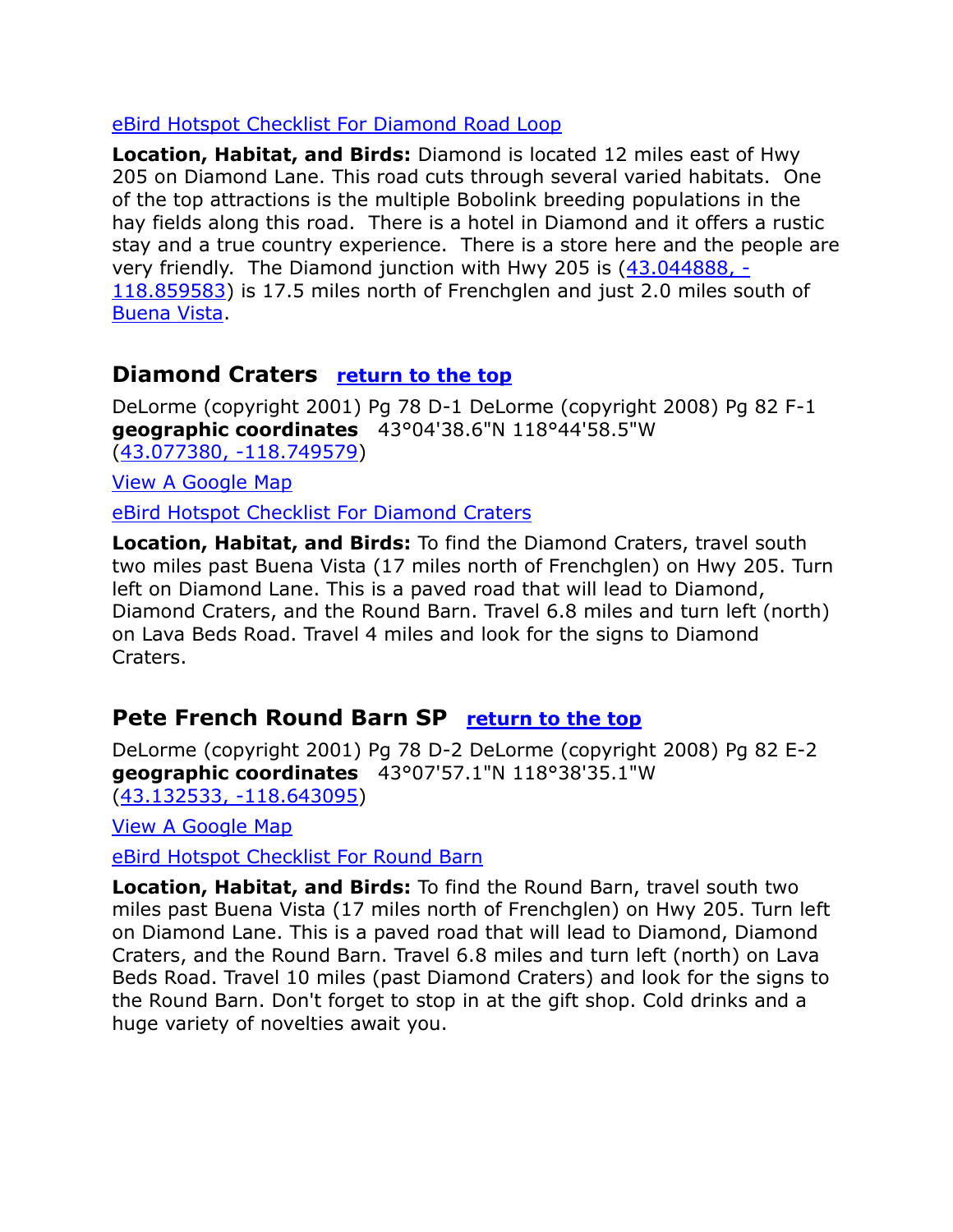### **Krumbo Reservoir** return to the top

DeLorme (copyright 2001) Pg 74 A-1 DeLorme (copyright 2008) Pg 82 F-2 **geographic coordinates** 42°57'03.6"N 118°48'25.3"W [\(42.951009, -118.807037\)](https://www.google.com/maps/place/42°57)

[View A Google Map](http://maps.google.com/maps/ms?hl=en&ie=UTF8&msa=0&ll=42.961196,-118.775768&spn=0.095851,0.264187&z=13&msid=108036481085398338899.00046ef00dc38a7215654)

[eBird Hotspot Checklist For Krumbo Reservoir](http://ebird.org/ebird/hotspot/L743054?yr=all&m=&rank=hc)

**Location, Habitat, and Birds:** Krumbo is east of Hwy 205. The access road is 8 miles south of Buena Vista and 11 miles north of Frenchglen. Take this road east for 0.5 miles and stop to view the large marsh on your left [\(42.970570, -118.860259](https://www.google.com/maps/place/42°58) a scope is a must here). A little farther down is a very productive pond that is often packed with water birds [\(42.961475, -](https://www.google.com/maps/place/42°57) [118.851538\)](https://www.google.com/maps/place/42°57). Even farther still is a small pond that is choked with cattails. Check this location for anything unusual [\(42.954676, -118.826001](https://www.google.com/maps/place/42°57) a Common Moorhen once). Finally, after 4 miles, you will come to Krumbo Reservoir. Park in the parking area near the west side and scan the lake. Later, drive down to the east side to view parts of the reservoir not viewable from the west side.

# **Malheur NWR Benson Pond** return to the top

DeLorme (copyright 2001) Pg 74 A-1 DeLorme (copyright 2008) Pg 82 F-1 **geographic coordinates** 42°57'27.5"N 118°52'04.2"W [\(42.957647, -118.867843\)](https://www.google.com/maps/place/42°57)

[View A Google Map](http://maps.google.com/maps/ms?hl=en&ie=UTF8&msa=0&msid=108036481085398338899.00046f3e72c87448e6ae6&ll=42.955669,-118.872757&spn=0.165085,0.349846&z=12)

[eBird Hotspot Checklist For Benson Pond](http://ebird.org/ebird/hotspot/L740752?yr=all&m=&rank=hc)

**Location, Habitat, and Birds:** To find Benson Pond, travel 8 miles south of Buena Vista (11 miles north of Frenchglen) to the Krumbo Reservoir Road. Turn left (east) on Krumbo Reservoir Road and travel 0.25 miles. You will see the Center Patrol Road which begins off to the right. Turn on the CPR and go a short distance to the first big water you see on your left. This is Benson Pond. Park here and walk into the grove of trees at the end of the road. Continue south on the CPR to explore more of Benson Pond and other productive areas.

### **Frenchglen** return to the top

DeLorme (copyright 2001) Pg 74 A-1 DeLorme (copyright 2008) Pg 86 A-1 **geographic coordinates** 42°49'33.4"N 118°54'51.5"W [\(42.82593, -118.91432\)](https://www.google.com/maps/place/42°49)

[View A Google Map](http://maps.google.com/maps/ms?hl=en&ie=UTF8&msa=0&ll=42.824774,-118.910136&spn=0.022977,0.027337&z=15&msid=108036481085398338899.00046dfea82ee9b74f863)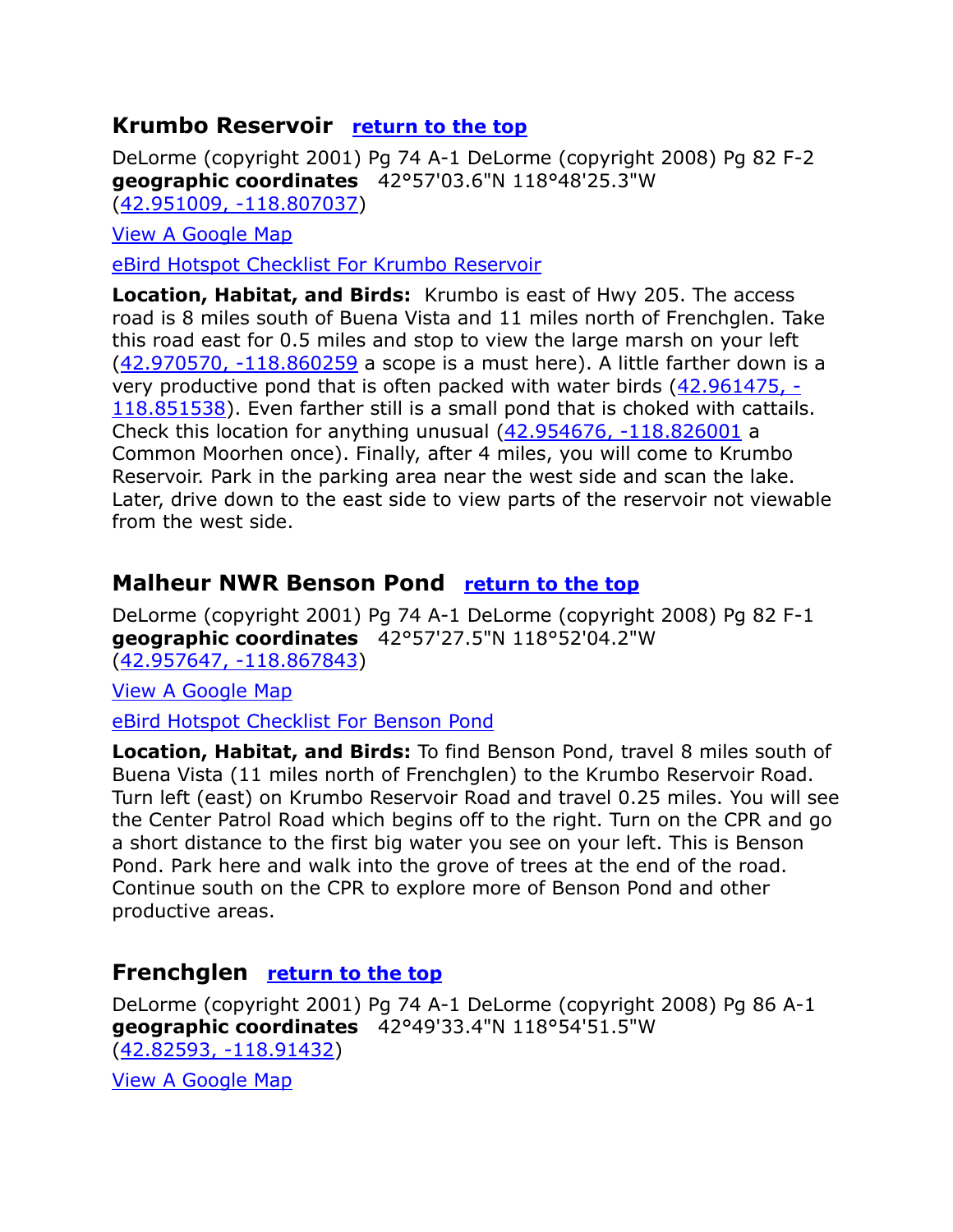#### [eBird Hotspot Checklist For Frenchglen](http://ebird.org/ebird/hotspot/L294672?yr=all&m=&rank=hc)

**Location, Habitat, and Birds:** Located 59 miles south of Burns on Hwy 205, Frenchglen offers many large deciduous trees that can provide nourishment for migrants and a few local nesters. Vagrant passerines can be found here in good numbers in the spring and especially the fall. From the main road, search the trees in the area for woodpeckers, sapsuckers, passerines, and even the occasional owl. The [Frenchglen Hotel](http://www.frenchglenhotel.com/) is located on the south end of town and they welcome birders on their property (this is also a great place to stay during a trip to Malheur NWR). Other properties in town are privately owned and birding should be restricted to the road. If the store is open, check with them (and support their existence) to get permission to bird their grounds. The school on the north end of town provides very good birding. Private land owners just north of the school feed the birds and a small donation for bird seed is always welcome.

### **P** Ranch return to the top

DeLorme (copyright 2001) Pg 74 A-1 DeLorme (copyright 2008) Pg 86 A-1 **geographic coordinates** 42°49'42.1"N 118°53'15.6"W [\(42.828362, -118.887660\)](https://www.google.com/maps/place/42°49)

[View A Google Map](http://maps.google.com/maps/ms?hl=en&ie=UTF8&msa=0&ll=42.824774,-118.910136&spn=0.022977,0.027337&z=15&msid=108036481085398338899.00046dfea82ee9b74f863)

[eBird Hotspot Checklist For P Ranch](http://ebird.org/ebird/hotspot/L776349?yr=all&m=&rank=hc)

**Location, Habitat, and Birds:** From the Frenchglen Hotel, take the Steens Mountain Loop Road east for just over a mile. You will see the tall poplars of the P Ranch ranch house. Turn on the Center Patrol Road and proceed north for a short distance to the ranch house. The grounds around the house itself are off limits but you are free to view the trees from the parking area. Follow the signs and you won't have to worry about trespassing. Search the trees for woodpeckers and passerines. Walk the two track ditch road that heads north out of the parking area. Migrants like Eastern Kingbird, Gray Catbird and Bobolink can be seen here. From the P Ranch, continue north on the Center Patrol Road for 0.5 miles for the best Bobolink fields on the left (west) side of the road.

### **Page Springs Campground return to the top**

DeLorme (copyright 2001) Pg 74 A-1 DeLorme (copyright 2008) Pg 86 A-1 **geographic coordinates** 42°48'14.5"N 118°52'00.6"W [\(42.804030, -118.866833\)](https://www.google.com/maps/place/42°48)

[View A Google Map](http://maps.google.com/maps/ms?hl=en&ie=UTF8&msa=0&ll=42.824774,-118.910136&spn=0.022977,0.027337&z=15&msid=108036481085398338899.00046dfea82ee9b74f863) [eBird Hotspot Checklist For Page Springs CG](http://ebird.org/ebird/hotspot/L776349?yr=all&m=&rank=hc)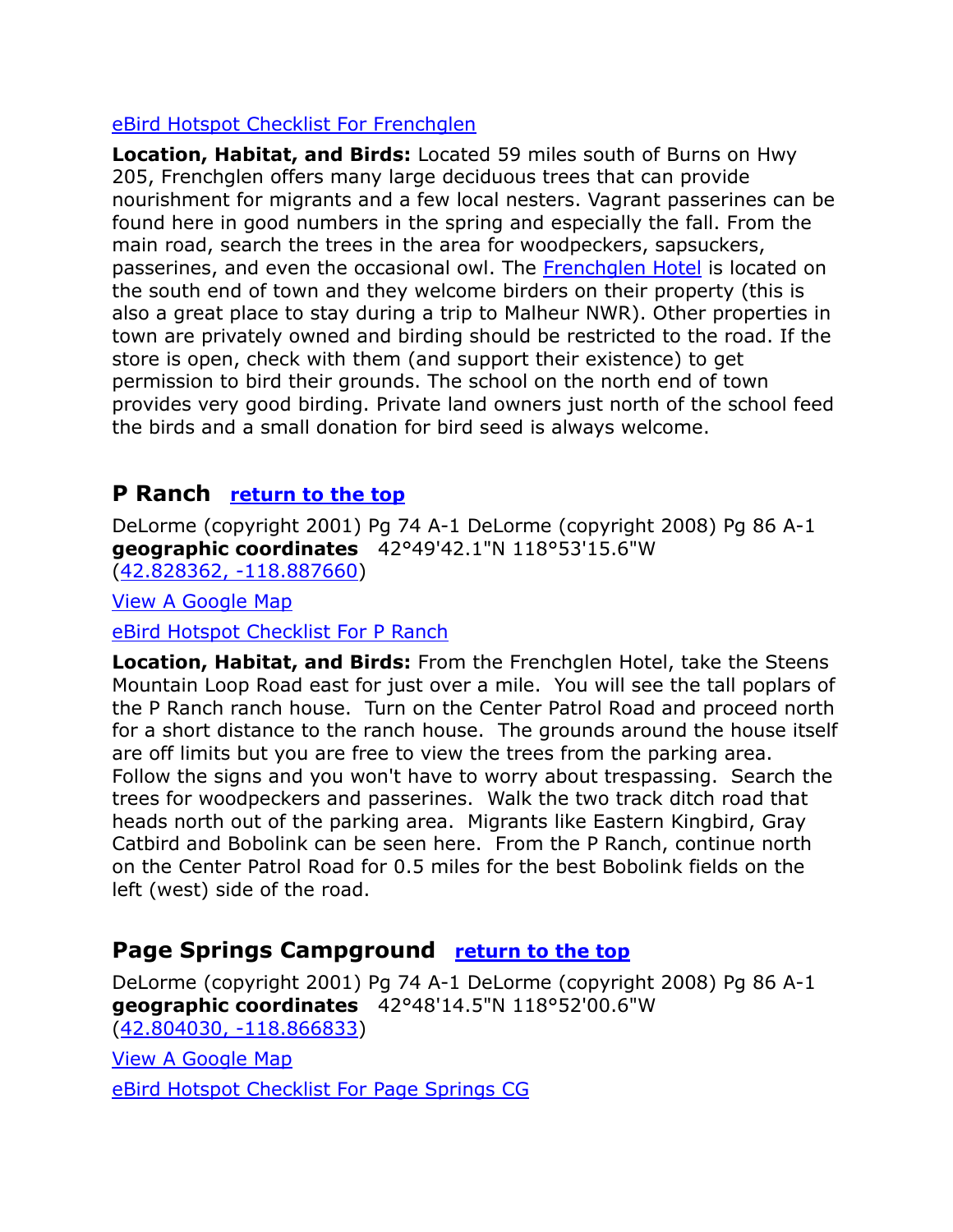**Location, Habitat, and Birds:** To locate Page Springs, travel east from Frenchglen on the unpaved Steens Mountain Road. Travel for about 3 miles (past the P Ranch and the CPR). Turn right into Page Springs. Drive the campground and look for campers with hummingbird feeders. Though the cattails are sparse in the campground, they often host a pair of Virginia Rails. At the south end, there are two trails. One heads east into a canyon and the other heads south along the Blitzen River. Both are very good. Some of the species you might find here include Virginia Rail, Yellow-breasted Chat, Canyon Wren, Black-throated Gray Warbler, Black-chinned Hummingbird, and Long-eared Owl.

# **STEENS/ALVORD AREA**

### **Steens Mountain return to the top**

DeLorme (copyright 2001) Pg 74 B-2 DeLorme (copyright 2008) Pg 86 C-3 **geographic coordinates North Access Road** 42°48'35.4"N 118°52'04.5"W [\(42.809842, -118.867914](https://www.google.com/maps/place/42°48) ) **Summit** 42 39' 58" N 118 33' 54" W ([42.641354, -118.579915\)](https://www.google.com/maps/place/42°38) **South Access** 42°43'16.9"N 118°59'55.7"W [\(42.721375, -118.998815\)](https://www.google.com/maps/place/42°43)

[View A Google Map](http://maps.google.com/maps/ms?hl=en&ie=UTF8&msa=0&ll=42.824774,-118.910136&spn=0.022977,0.027337&z=15&msid=108036481085398338899.00046dfea82ee9b74f863)

[eBird Hotspot Checklist For Steens Mountain Summit](http://ebird.org/ebird/hotspot/L591258?yr=all&m=&rank=hc)

Location: The mountain is located about 60 miles south of Burns off of Hwy 205 east of Frenchglen, Oregon. The Steens Loop Road is about 66 miles long and is usually open from July 1 to October 31. The road ends 0.5 miles from the summit but the tremendous view makes the hike to the top worthwhile. The surface of the roadway can be variable but is generally rough and may not be acceptable to motor home traffic. It is gravel all the way with no guard rails so speeds should be kept below 35 mph. The "top" is nearly 10,000 feet in elevation so be prepared for bad weather or breakdowns on the mountain. From Frenchglen, travel 3 miles to the turn to Page Springs Campground. Veer left and take the Fish Lake Road to the top of the mountains. If time permits, stop at Fish Lake, Jackman Park, and South Steens Campgrounds as well as any number of "birdy" looking areas on your way up the mountain . Near the top, look for the signs to Kiger Gorge and take this 0.25 mile detour to view the gorge. Return to the road and continue your ascent. Look for the sign to the East Rim viewpoint. This area provides stunning views of the Alvord Desert. Return to the road and continue on to the top. Feel free to access the rim at any point along the way (take care to always stay clear of the edge and watch for loose rocks).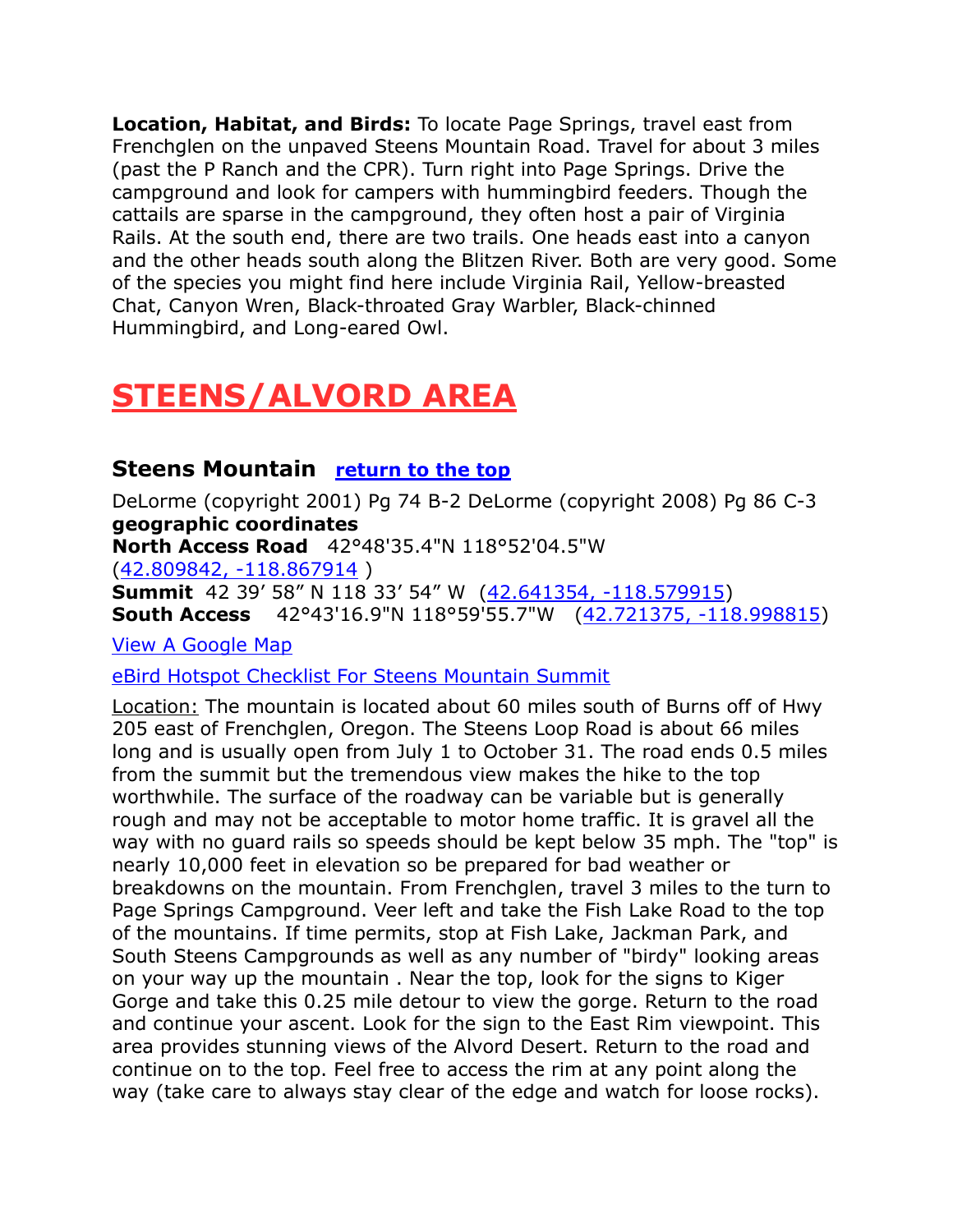Park at the top and hike to the summit. Many choose to retrace their steps and return to Frenchglen the same way they came up. Others choose to continue the loop and come out on Hwy 205 10 miles SW of Frenchglen. WARNING!!! Continuing along the loop instead of retracing your steps will bring you in contact with very rough roads and should not be attempted unless your vehicle has good clearance and a sturdy constitution. Habitat and Birds: This road travels from the valley floor to the top of Steens Mountain. You enter and exit several life zones along the way so the birding can be very productive and interesting. Make sure you stop at several locations along the way. Most of the campgrounds provide productive birding and comfortable camping in the summer. Owling in these campgrounds can produce Saw-whet, Short-eared, and Great Horned Owls along with others. Sage Grouse are often seen along the road and Rock Wrens are fairly abundant. Migrating hawks are abundant in the fall and can provide quite an aerial show as they ride the updrafts created by the mountain. In summer, Rufous Hummingbirds use thistle and wildflowers while migrants of just about any ilk can be found along the slopes. Perhaps the most sought after bird on the Steens are the Black Rosy-Finches. Look for the finches along the major viewpoints. These nomads can be anywhere along the east rim. Getting there early and putting in some time checking the rim can pay off with a rosy-finch sighting.

### **Fields Oasis return to the top**

DeLorme (copyright 2001) Pg 74 C-2 DeLorme (copyright 2008) Pg 86 D-2 **geographic coordinates** 42°15'51.1"N 118°40'25.7"W [\(42.26419, -118.6738\)](https://www.google.com/maps/place/42°15)

[View A Google Map](http://maps.google.com/maps/ms?hl=en&ie=UTF8&msa=0&msid=108036481085398338899.00046f42eff858a94d4ad&ll=42.259779,-118.674316&spn=0.16694,0.349846&z=12)

eBird [Hotspot Checklist For Fields Oasis](http://ebird.org/ebird/hotspot/L720085?yr=all&m=&rank=hc)

**Location, Habitat, and Birds:** Fields is located 50 miles south of Frenchglen on Hwy 205. The Oasis is on the east side of the road across from the gas pumps. A trail goes around a small pond and the whole area is surrounded with riparian vegetation. Walk around and around the pond. Many good finds occur after the second or third time an observer walks the ponds. You can also walk around the community. Migrants are often found in the trees away from the Oasis.

### **Catlow Valley** return to the top

DeLorme (copyright 2001) Pg 73 B-8 DeLorme (copyright 2008) Pg 86 C-1 **geographic coordinates** 42°39'51.7"N 118°59'22.2"W [\(42.664358, -118.989514\)](https://www.google.com/maps/place/42°39)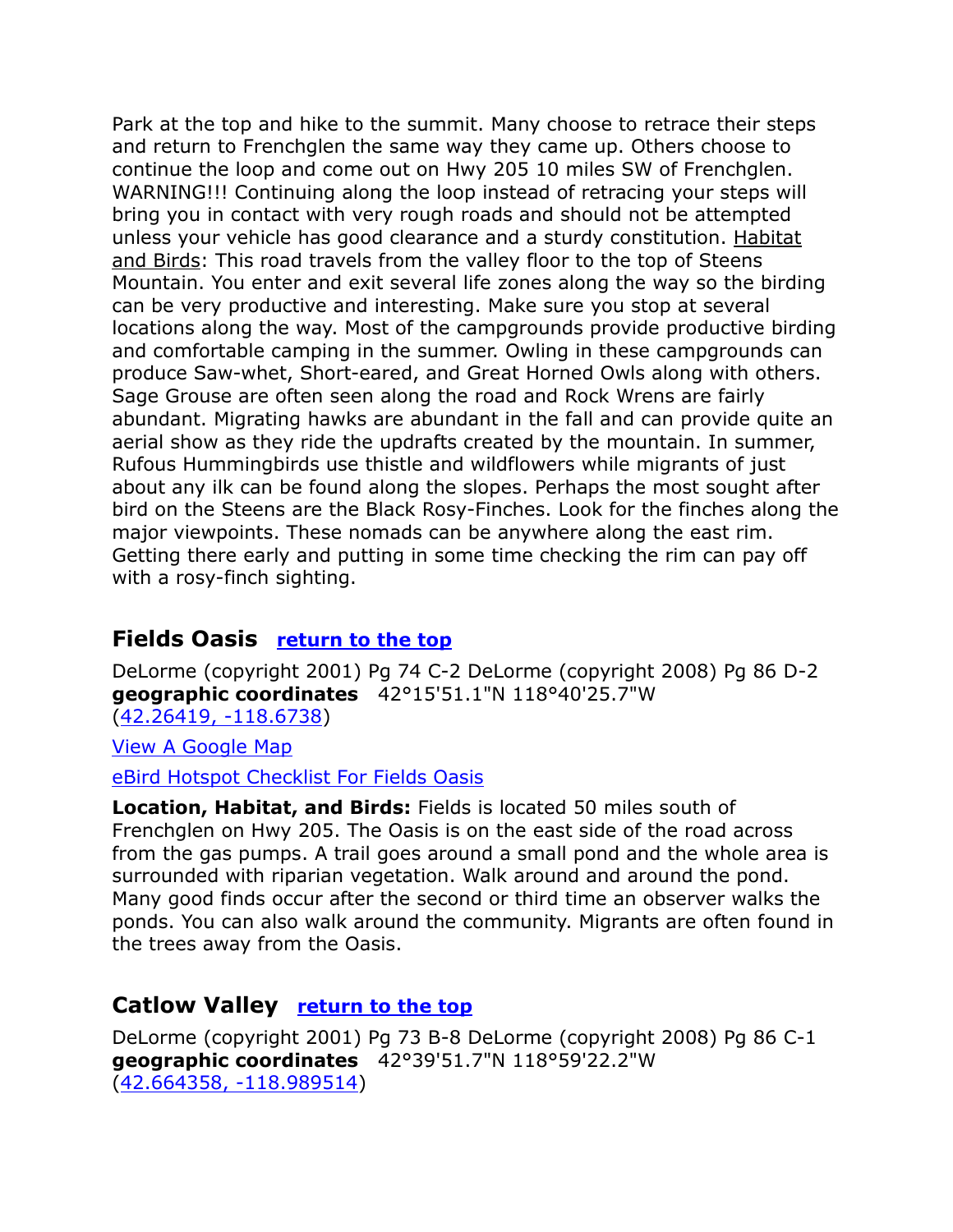#### [View A Google Map](http://maps.google.com/maps/ms?hl=en&ie=UTF8&msa=0&msid=108036481085398338899.00046f433211a5bf1455e&ll=42.631938,-119.039612&spn=1.327583,2.798767&z=9)

#### [eBird Hotspot Checklist For Roaring Springs Ranch](http://ebird.org/ebird/hotspot/L751035?yr=all&m=&rank=hc)

**Location, Habitat, and Birds:** Travel south on Hwy 205 from Frenchglen and you will quickly climb out of one valley and into another. This second valley is the Catlow. It's dotted with ranches that require water. It is these water features that offer some nice birding. Farther south, several ponds can be viewed from Hwy 205 and county rarities like Common Loon can show up in these ponds. Look for "seeps" or springs that come out of the canyon walls. Lush vegetation will give these away and you can often find Yellowbreasted Chat and Lazuli Bunting as well as Bullock's Orioles and other species. Check high up on the rimrock for White-throated Swifts and listen for calling Chukar. The most productive ranch in this area is Roaring Springs Ranch located 14.4 miles south of Frenchglen on Hwy 205 [\(42.658018, -](https://www.google.com/maps/place/42°39) [118.987383\)](https://www.google.com/maps/place/42°39). This is a private ranch and is not open to the public but they do tolerate birders that bird from the road. Pull well off the road and walk along Hwy 205 to view the ponds here. The willows here can produce nice vagrants.

#### **Mann Lake return to the top**

DeLorme (copyright 2001) Pg 74 A-3 DeLorme (copyright 2008) Pg 86 A-3 **geographic coordinates** 42°46'29.6"N 118°27'05.8"W [\(42.774874, -118.451600\)](https://www.google.com/maps/place/42°46)

[View A Google Map](http://maps.google.com/maps/ms?hl=en&ie=UTF8&msa=0&msid=108036481085398338899.00046f4340817eaf92093&ll=42.75508,-118.284302&spn=1.538719,4.22699&z=9)

[eBird Hotspot Checklist For Mann Lake](http://ebird.org/ebird/hotspot/L1333778?yr=all&m=&rank=hc)

**Location, Habitat, and Birds:** Located 40 miles north of Fields and 20 miles south of the Jct. of Hwy 78 and Fields-Denio Road is Mann Lake. Like many water features in the dry SE part of our state, this lake is an oasis amid dryness and salt flats. White Pelican, American Avocet, Black-necked Stilt, peeps, and ducks all occupy this lake in summer. Blackbirds and raptors are abundant here as well. Grebes ply the waters and terns cruise the surface in search for food.

#### **Alvord Hot Springs return to the top**

DeLorme (copyright 2001) Pg 74 A-3 DeLorme (copyright 2008) Pg 86 A-3 **geographic coordinates** 42°32'33.0"N 118°32'00.5"W [\(42.542503, -118.533482\)](https://www.google.com/maps/place/42°32)

[View A Google Map](http://maps.google.com/maps/ms?hl=en&ie=UTF8&msa=0&msid=108036481085398338899.00046f4340817eaf92093&ll=42.75508,-118.284302&spn=1.538719,4.22699&z=9)

**Location, Habitat, and Birds:** [Alvord Hot Springs](https://www.facebook.com/pages/Alvord-Hot-Springs-LLC/464929036894501) is 23 miles NE of Fields, Oregon on the Fields/Denio Road. Check in at the hot springs for local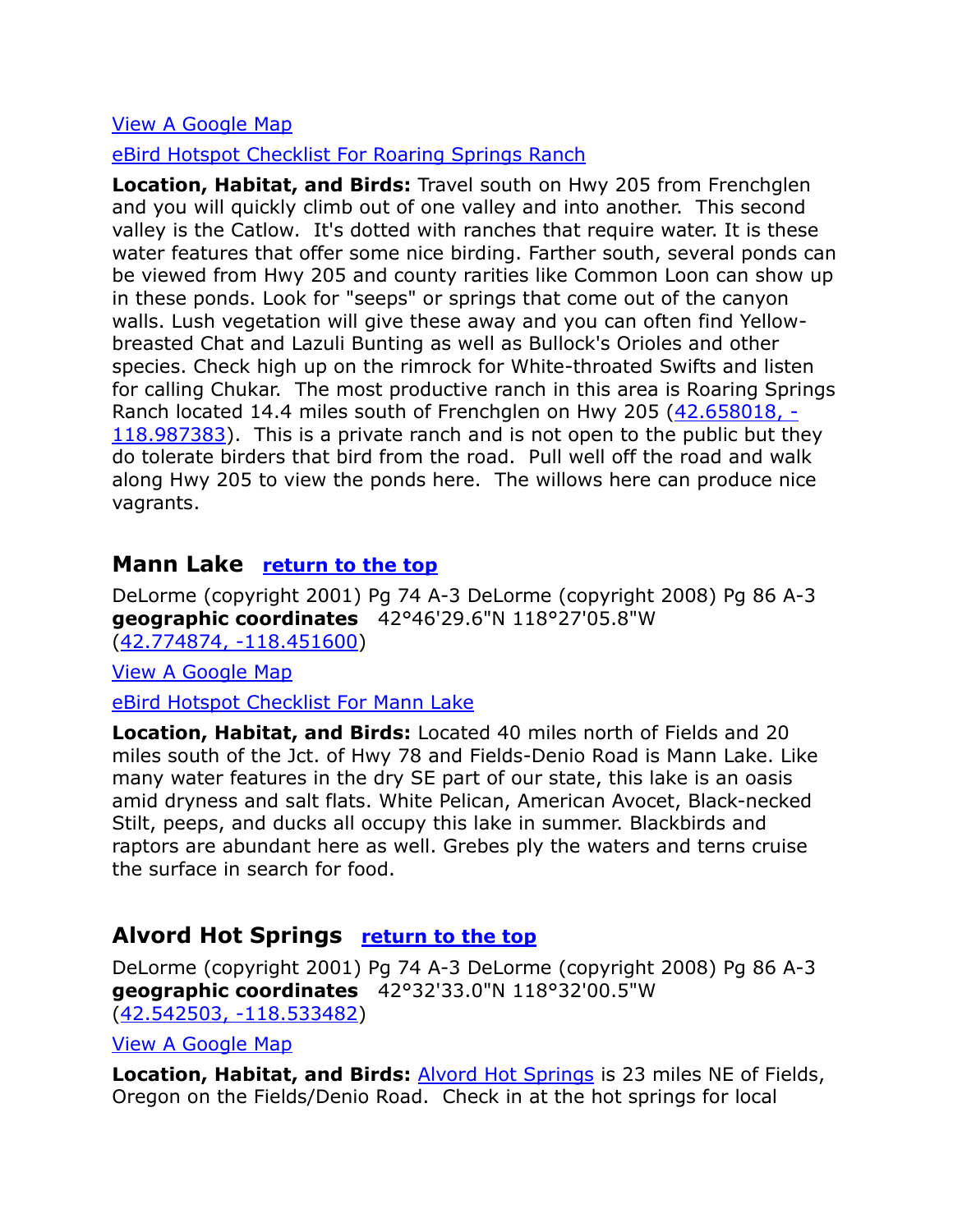knowledge about access to the salt flats. Lots of shorebirds like Snowy Plovers can be found at times.

## **Alvord Desert return to the top**

DeLorme (copyright 2001) Pg 74 B-3 DeLorme (copyright 2008) Pg 86 C-3 **geographic coordinates** 42°31'19.1"N 118°27'50.9"W [\(42.521969, -118.464146\)](https://www.google.com/maps/place/42°31)

[View A Google Map](http://maps.google.com/maps/ms?hl=en&ie=UTF8&msa=0&msid=108036481085398338899.00046f4340817eaf92093&ll=42.75508,-118.284302&spn=1.538719,4.22699&z=9)

**Location, Habitat, and Birds:** Alvord Hot Springs is 106.9 miles southeast of Burns. In Burns head east on Highway 78 to the turnoff for Fields which is about 65 miles. Turn right onto the Fields-Denio Road and travel on gravel to the turn off for the hot springs, 41.7 miles on the left.

# **Pueblo Mountain Valleys return to the top**

DeLorme (copyright 2001) Pg 74 D-2 DeLorme (copyright 2008) Pg 86 E-3 **geographic coordinates Little Cottonwood Canyon**

42°09'54.1"N 118°36'14.5"W [\(42.165038, -118.604023\)](https://www.google.com/maps/place/42°09)

#### [View A Google Map](http://maps.google.com/maps/ms?hl=en&ie=UTF8&msa=0&msid=108036481085398338899.00046f437f351314a2441&ll=42.149914,-118.593292&spn=0.16723,0.349846&z=12)

**Location, Habitat, and Birds:** If you plan on spending some time in the Fields area, a visit to the canyons south of Fields is a great idea. Lined with riparian vegetation, these valleys can harbor just about any migrant in the spring and fall. Warbling Vireos, Bullock's Orioles, and Western Wood-Pewees are common summer residents. Camping is available. Check in Fields for the best places to camp. Below you will find a terrific hike contributed by Mike Denny. Please heed the warnings about water, weather, and snakes.

Pueblo Mountains-Ten Cent Meadows/Van Horn Basin- 42 05' 00" 118 40' 00" *Alert#1: take extra water and socks. Wear boots and a wide brim hat and take a camera! This is a three hour hike one way. Alert#2: The entire lower canyon below the wall is well populated with Western Rattlesnakes, please use common sense around these reptiles and once you have detected one leave it alone and walk away from it! Do not attempt to kill these snakes as they are an important part of this areas ecology. These snakes average 28" in this canyon and are to be expected anywhere after the onset of warm weather. Again, this is a three hour hike minimum!*

This is a summer-mid fall ( mid-May to mid-October) hike only. This basin is in between Pueblo Mountain (8725') and the western spine of the Pueblo Range. It is a high spectacular basin that can be accessed from two points.

A. From Fields drive south 8.2 miles to Cottonwood Creek (42.16489, - 118.60406), cross the creek on HWY 292and turn right onto the dirt track, go slow so as not to scrape the bottom of your rig and to also avoid running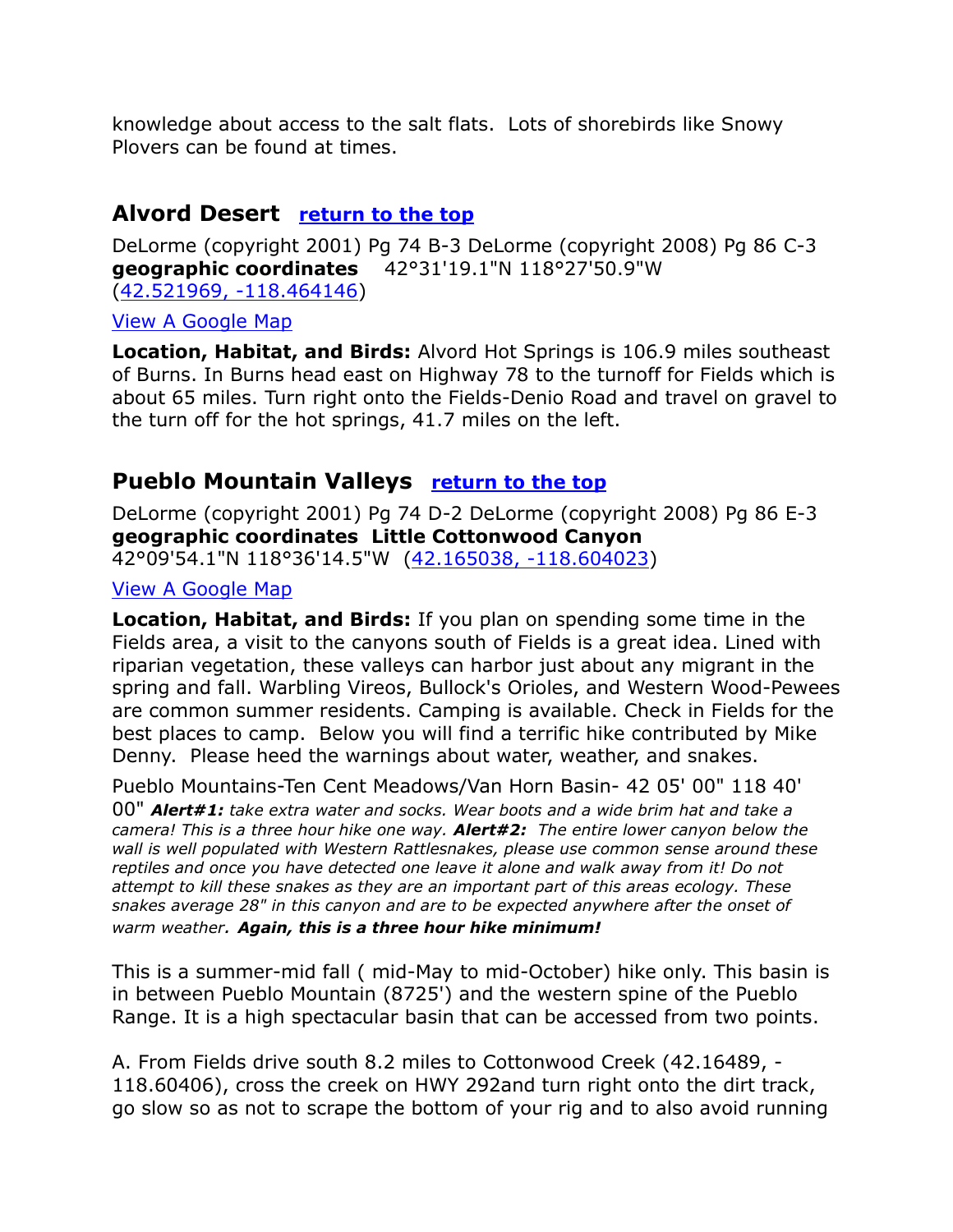over any of the many reptiles in this desert area. Select one of the dispersed camp sites along Cottonwood Creek. This entire mountain range is under BLM management and large portions of these mountain areas are Wilderness Study Areas. Once you are settled be prepared to listen to Common Poorwills, Western Screech-Owls, coyotes and the rushing cold water stream beside you. Leave early and walk up stream along Cottonwood Creek, please stay along the north side of the canyon as you go. You will come to a natural stone wall after about 1.5 hours of walking. Watch not only for birds, but agates, geodes and many species of flowering plants. Once you are up and over the wall (which can be hiked up and over) you are a little over half way to the Van Horn Basin/Ten Cent Meadow. The birds of this area are numerous during spring to early fall. We have seen Bushtits, Mountain Chickadee, Short-eared Owls, Green-tailed Towhees, Rock Wren, Golden Eagle, Lazuli Bunting, Cooper's Hawk, and Black-throated Gray Warblers, to name a few. Watch the flycatchers on your way up as they include Dusky, Western, Western Wood-Pewee, and Gray Flycatchers. Also watch for eastern vagrants such as Common Grackle, American Redstart, Northern Parula, Yellow-billed Cuckoo and many others. Follow Cottonwood Creek as it hooks to the south and fractals into many small branches. You have reached this beautiful basin and all of its birds. You are very high 6980' and there are no snakes here. The dominate trees are mountain mahogany, some aspen, and bitter brush. There are Cassin's Finches, Red Crossbill, Hermit Thrush and, at times, gray-headed Dark-eyed Juncos. This high mountain basin is intoxicating and time flies up there. Do not get caught in the dark on your hike down and out of this basin. Leave plenty of time for your hike out.

Access point B. Along Van Horn Creek- *Alert: There are Western Rattlesnakes in the lower elevations of this canyon during warm weather so be alert as you hike.* Once again this is a fair weather hike only. This is the rough way in and the trail is rudimentary at best. Once again stay to the north side of the creek and well up and away from the creek. This is a 2.5 hour hike into the Van Horn Basin. Watch for Indigo Buntings and other unexpected species. This is a steeper climb and not the walk up that Cottonwood Creek is. You will be surrounded by stunning vistas and views on this route.

# **EAST OF BURNS**

### **Hwy 78 Burns to Princeton return to the top**

DeLorme (copyright 2001) Pg 77 B-8 DeLorme (copyright 2008) Pg 81 C-10 **geographic coordinates** 43°26'21.6"N 118°47'00.3"W [\(43.439344, -118.783420\)](https://www.google.com/maps/place/43°26)

[View A Google Map](http://maps.google.com/maps/ms?hl=en&ie=UTF8&msa=0&ll=43.432669,-118.81803&spn=0.380454,1.056747&z=10&msid=108036481085398338899.00046f2d40a8326e9917e)